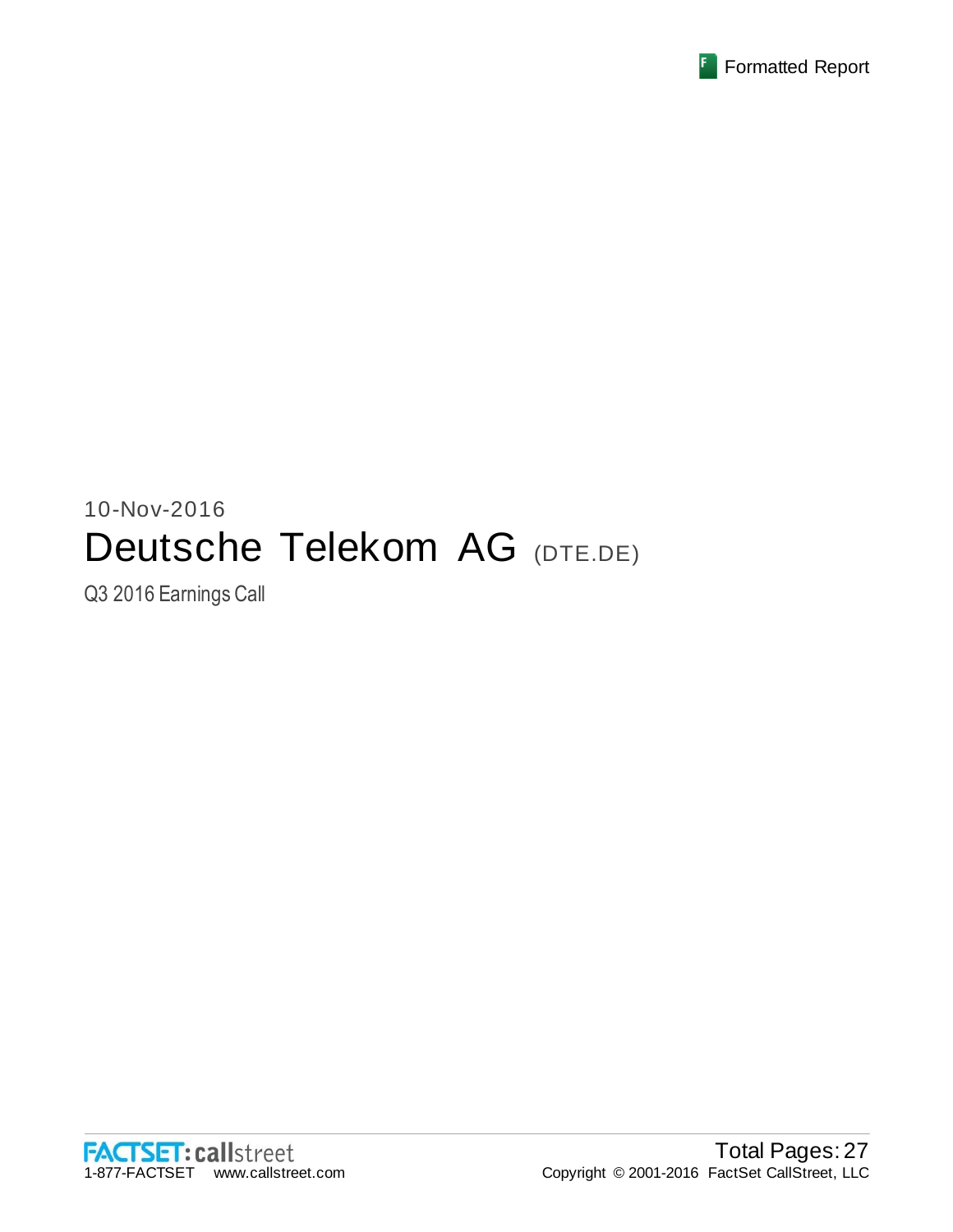# **CORPORATE PARTICIPANTS**

Timotheus Höttges *Chairman-Management Board & CEO*

Thomas Dannenfeldt *Chief Financial Officer*

Hannes C. Wittig *Head-Investor Relations*

................................................................................................................................................................................................................................

# **OTHER PARTICIPANTS**

Ulrich Rathe *Jefferies International Ltd.*

Andrew Lee *Goldman Sachs International*

Polo Tang *UBS Ltd. (Broker)*

Dominik Klarmann *HSBC Trinkaus & Burkhardt AG (Broker)*

Stéphane Beyazian *Raymond James Financial International Ltd.*

Mathieu Robilliard *Barclays Capital Securities Ltd.*

Jonathan Dann *RBC Europe Ltd. (Broker)*

Robert J. Grindle *Deutsche Bank AG (Broker UK)*

Frederic Boulan *Bank of America Merrill Lynch* Mandeep Singh *Redburn (Europe) Ltd.*

Matthijs Van Leijenhorst *Kepler Cheuvreux SA (Netherlands)*

Steve Malcolm *Arete Research Services LLP*

Justin Funnell *Credit Suisse Securities (Europe) Ltd.*

Sam McHugh *Exane BNP Paribas*

Guy Peddy *Macquarie Capital (Europe) Ltd.*

Ottavio Adorisio *Société Générale SA (Broker)*

Paul Marsch *Joh. Berenberg, Gossler & Co. KG (United Kingdom)*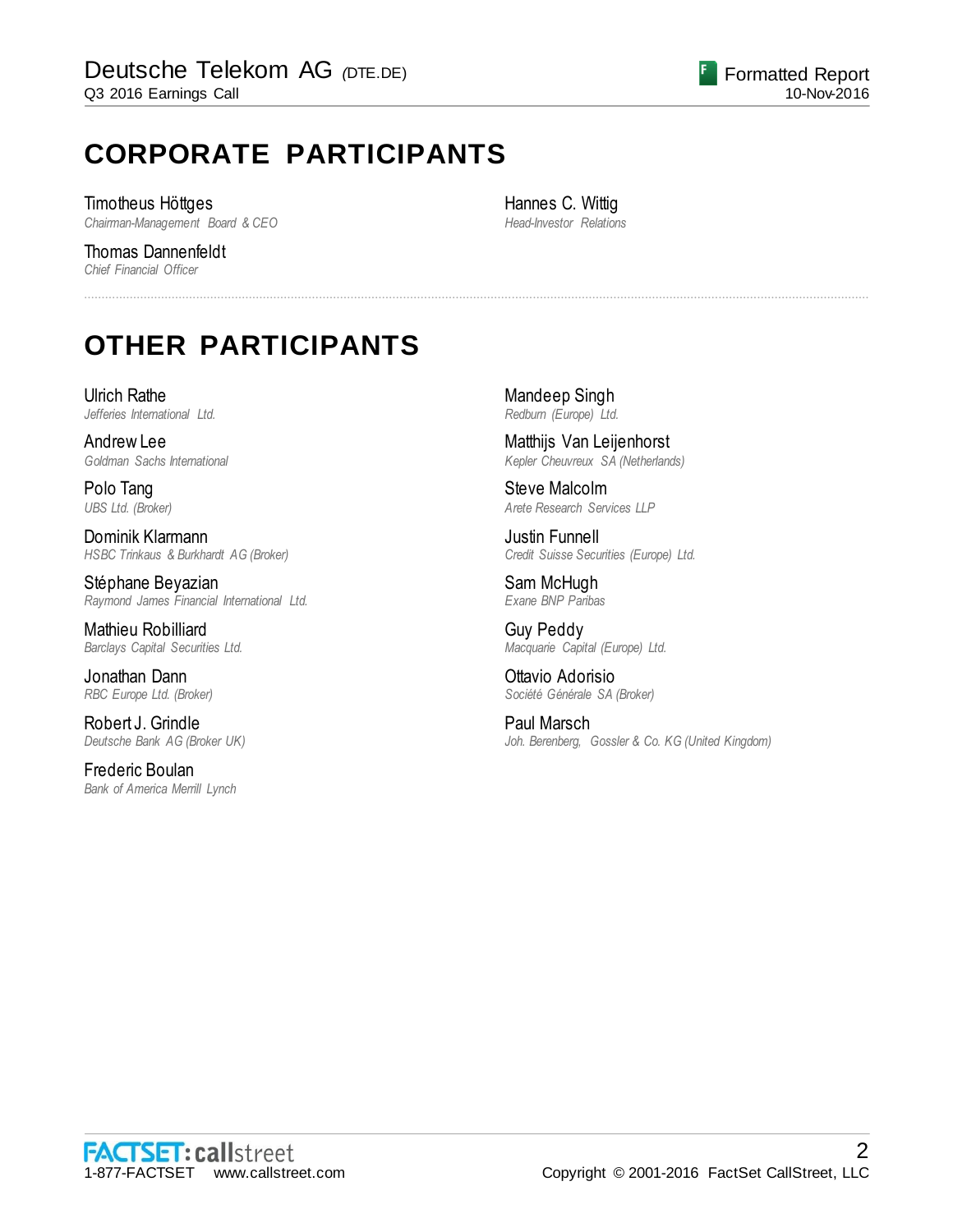# **MANAGEMENT DISCUSSION SECTION**

# Timotheus Höttges

*Chairman-Management Board & CEO*

# Q3 HIGHLIGHTS......................................................................................................................................................................................

Investments, Customers, Earnings and EBITDA

- Let's start today's call with my summary on the first nine months of 2016
- Strong momentum continued also in Q3
- I think strong momentum with investments, strong momentum with customers and customer growth and as well with earnings, strengthened our focus here as well on the EBITDA line

### Performance

- We are very happy with our YTD performance, and we remain on track for our group target we presented to you at our Capital Markets Day last year
- We also reiterate our guidance for 2016
- The first slide is our usual quick reminder of our main strategic building blocks
	- o These remain as well as on the first day

### Fiber Products

- Slide 5, you see summarized some of highlights for the year to-date
- We enjoy a healthy commercial momentum in our European businesses, as we will discuss in more detail later on
- Most prominently, the demand for our fiber products remains very strong
- We now connect 6.1mm German homes and businesses with fiber
	- $\circ$  We added a new record of 1.8mm fiber customers in the last nine months alone

Subscribers, Investments, EBITDA and FCF

- In the U.S., we gained 6.1mm subscribers so far this year, and we raised our full-year forecast yet again
- We strengthened our position in Europe and in the U.S. by investing more than €8B in our networks and more than €2B in spectrum
- And we are seeing the results
- Our strong growth continues, our revenues grew over 4% so far this year, while adjusted EBITDA is up 9.4%
- Our FCF is up 14% in the first nine months, on track with our full-year target of  $\epsilon$ 4.9B, which remains unchanged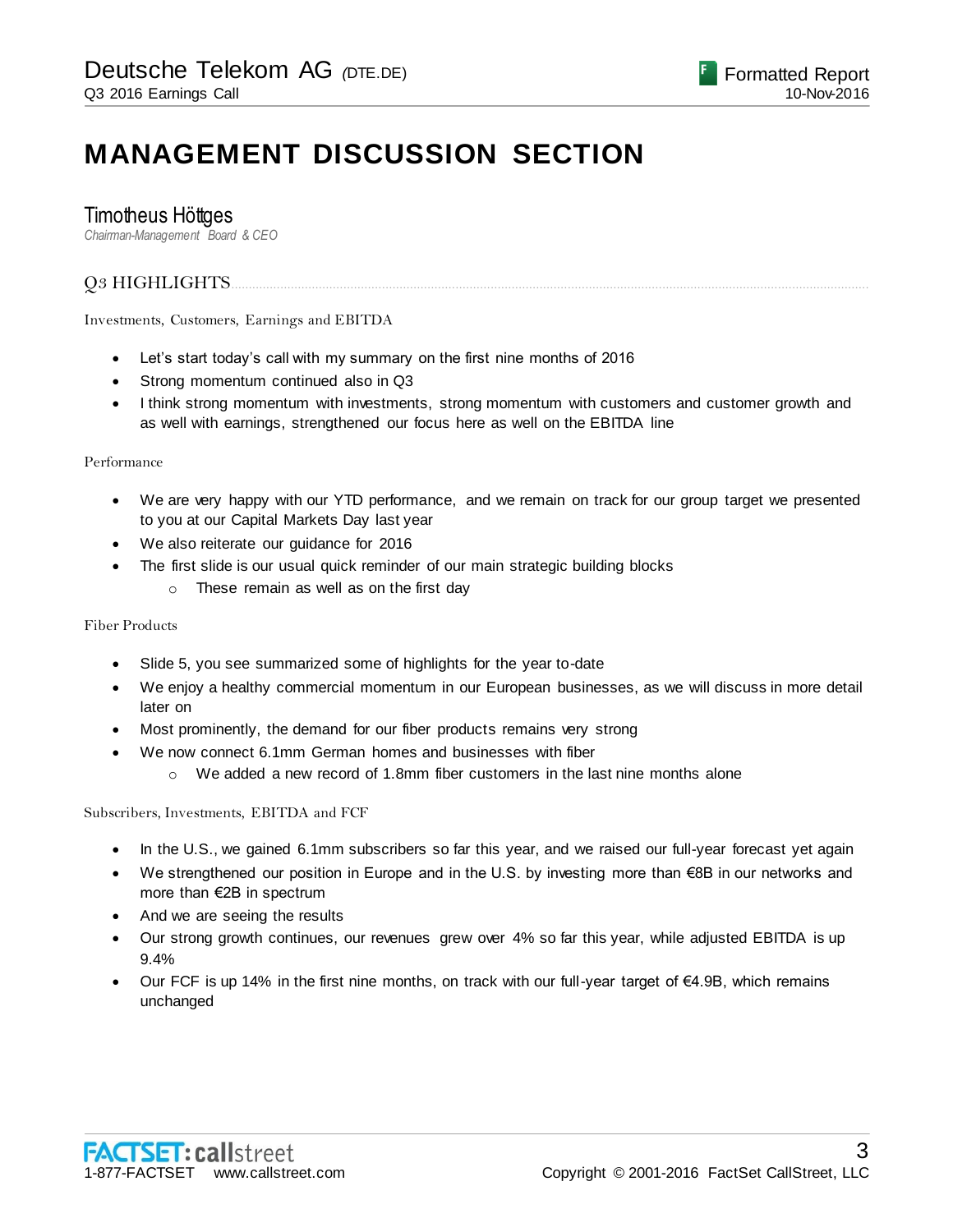#### Customers

### MAGENTAEINS, CONVERGENCE PRODUCTS, FIBER AND CLOUD

- The next page shows some examples for the strong momentum we are seeing with our customers
- We continue to see good momentum with our MagentaEINS convergence products
- We now have 3.9mm converged subscriptions in Europe, of which over 2.6 millions coming from **Germany**
- I already mentioned our success with fiber in Germany where we added a record 2.3mm homes in the last 12 months. 30% of our retail broadband homes are now on fiber, up from 21% one year ago
- Our U.S. performance continues to speak for itself
- In the cloud, in the B2B area, we grew 13% so far this year and remain on track for our ambition levels

### Agreement with Vodafone

- On slide 7, let me highlight some more topics
- On Friday last week, we disclosed our agreement with Vodafone to acquire their Dutch fixed line network with its infrastructure asset and almost 150,000 customers
- This provides us with an opportunity to offer a converged proposition in the Dutch market

### TECHNOLOGY AND PRODUCT LAUNCHES AND MAGENTAEINS

- After the many exciting technology and product launches earlier in the year, the last three months were again focused on bringing innovative products to the mass market
- We launched a number of proposition at this year's Berlin Consumer Fair
- For instance, we further strengthened MagentaEINS by including mobile TV for free for all Magenta ONE customers
- We now offer Apple Music for free for six months

### SMART HOME PLATFORM

- We added 73,000 customers to our Smart Home platform so far this year, and we are getting very positive customer feedback
	- $\circ$  Our more-for-more tariffs were well received and after six months already account for more than 10% of the base
- German data usage growth continued to accelerate this year

### NEW NARROWBAND IOT STANDARD

- Together with Huawei, we launched the world's first commercial network build on the new NarrowBand IoT standard
- We installed the first LTE base station for our pioneer European Aviation Network and, as disclosed already by our partner, Inmarsat, IAG intends to equip 300 4G to short-haul aircraft
- The project is on track for a commercial launch in 2017

### T-MOBILE ONE AND CAPEX

 In the U.S., we led the market by launching T-Mobile ONE, which builds on the positive Binge On experience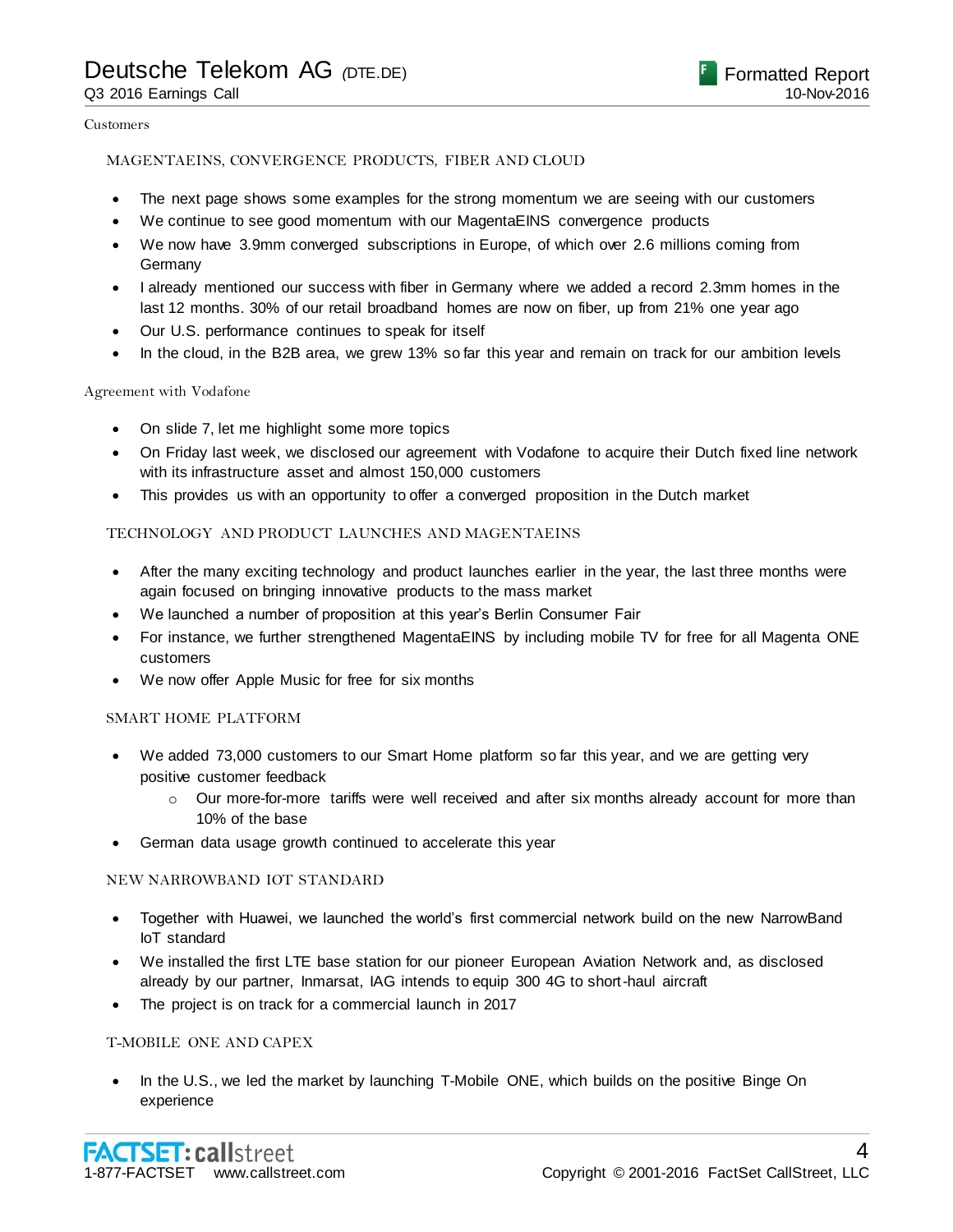- On the technology side, T-Mobile Austria was able to demonstrate 2-gig speeds in an LTE Advanced class network
- Supporting our network leadership, our CapEx grew 5.5% so far this year
- We also spent €2.2B on spectrum, half of which in Poland, half of which to further extend our low-band spectrum footprint in the United States

Regulation

- As all of you know, regulation was a big subject this quarter
- At the beginning of September, we confirmed our intention to connect 6mm German Nahbereich homes with vectoring
- We will work as hard as we can to make up for the delays caused by the much longer than expected approval process
	- $\circ$  Also well-known to you, the German regulator has announced plans to recalculate interconnection fees based on long-run incremental costs

### Service Revenues and EBITDA

- Depending on the size of the cut, this will of course impact reported service revenues both on the mobile and also, but to a lesser extent, on the fixed-line side
- While on the mobile side, the impact is broadly EBITDA neutral, on the fixed line side it is somewhat negative
- So, please be aware of that

### European Regulatory Debate

- Moving on to the European regulatory debate
- We note the current discussions regarding the implementation of the roaming fair use, this policy and wholesale roaming charges
- Together with our industry peers and supported by the national regulators, we worry that if the implementation is not fully thought through, the European industry and with it, Europe's consumers, could be harmed in the longer-term

### FRAMEWORK AND WORK-IN-PROCESS

- Finally, there is, of course, much to say about the European framework, which was revealed at t he beginning of September
- While this is clearly still work-in-process, we work on some of the proposals, especially regarding spectrum
	- $\circ$  But at this stage, the draft is still overly prescriptive and so far does not mark the clear step toward deregulation that would encourage greater investment

### PLANS

- Importantly, we believe the current draft is consistent with our plans
- So, whatever the current debate, we continue to execute our plans to roll out our very dense fiber network to as many homes as quickly as possible
- And clearly, our plan is working, 6mm homes in Germany on our fiber, 2.3mm more than one year ago o We think these numbers speak for themselves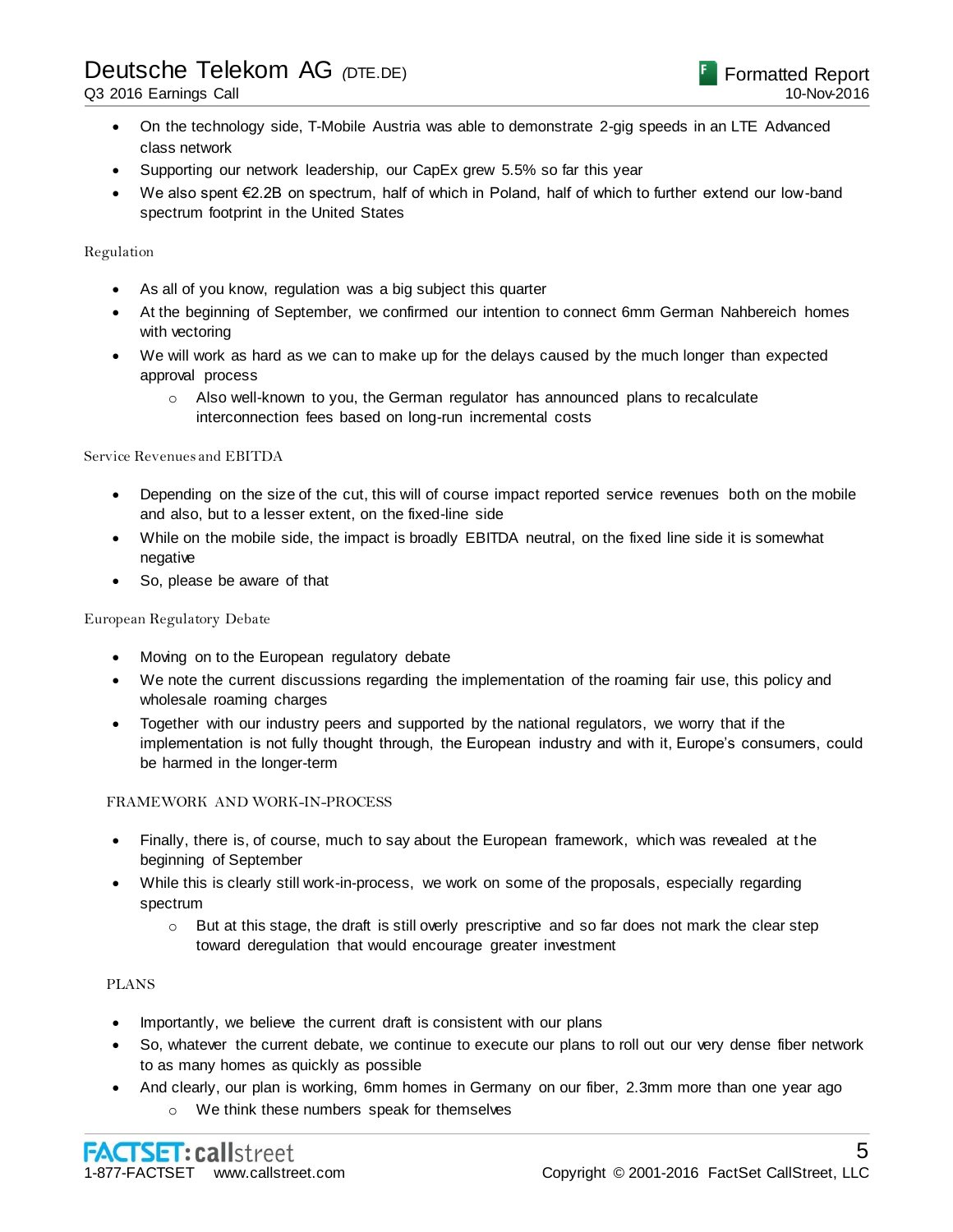Group Financials

### REVENUES, EBITDA AND FCF

- Moving on to our group financials on slide 8
- We are happy with our performance in the first 10 months of 2016, and we reiterate our stated guidance for the year
- We also reiterate the group target that we stated at last year's Capital Market Day
- Our headline revenues grew by over 4%, comfortably ahead of our medium-term guidance
- Our reported adjusted EBITDA grew 9% YTD, 5.4% on a comparable basis
- And despite our high investment, we delivered double-digit growth of our FCF.

Summary

 To sum it up, our main group financial metrics are well on track for what we committed at last year's Capital Market Day

................................................................................................................................................................................................................................

### Thomas Dannenfeldt

*Chief Financial Officer*

### FINANCIAL HIGHLIGHTS

Revenue Growth

- And let me start with the financial highlights of Q3, as the slide shows you, the financial highlights of the group as a whole
- As already mentioned, our financial momentum remained strong in Q3
- On revenue growth, we accelerated to 6% this quarter, largely driven by double-digit service revenue growth in the U.S. and also benefiting from the rollover of last year's introduction of handset leasing by T-Mobile U.S.

Earnings, EBITDA and FCF

- Our adjusted earnings were almost stable y-over-y
- And adjusted EBITDA grew 7% in the quarter
- Our underlying FCF grew very strongly this quarter, taking us a long way towards our full-year guidance of around €4.9B.
- But to be clear, the strong FCF reflects phasing and quarterly volatility and we reiterate our stated guidance for this year

#### Germany

### SALES, REVENUES AND EBITDA

- Now, a closer look on Germany
- Moving on to slide 11
- In Germany, our sales were down by 0.8% this quarter
- We adjusted for the direct from roaming and for a positive one-off we reported in our wholesale division last year, while German revenues were slightly up year-on-year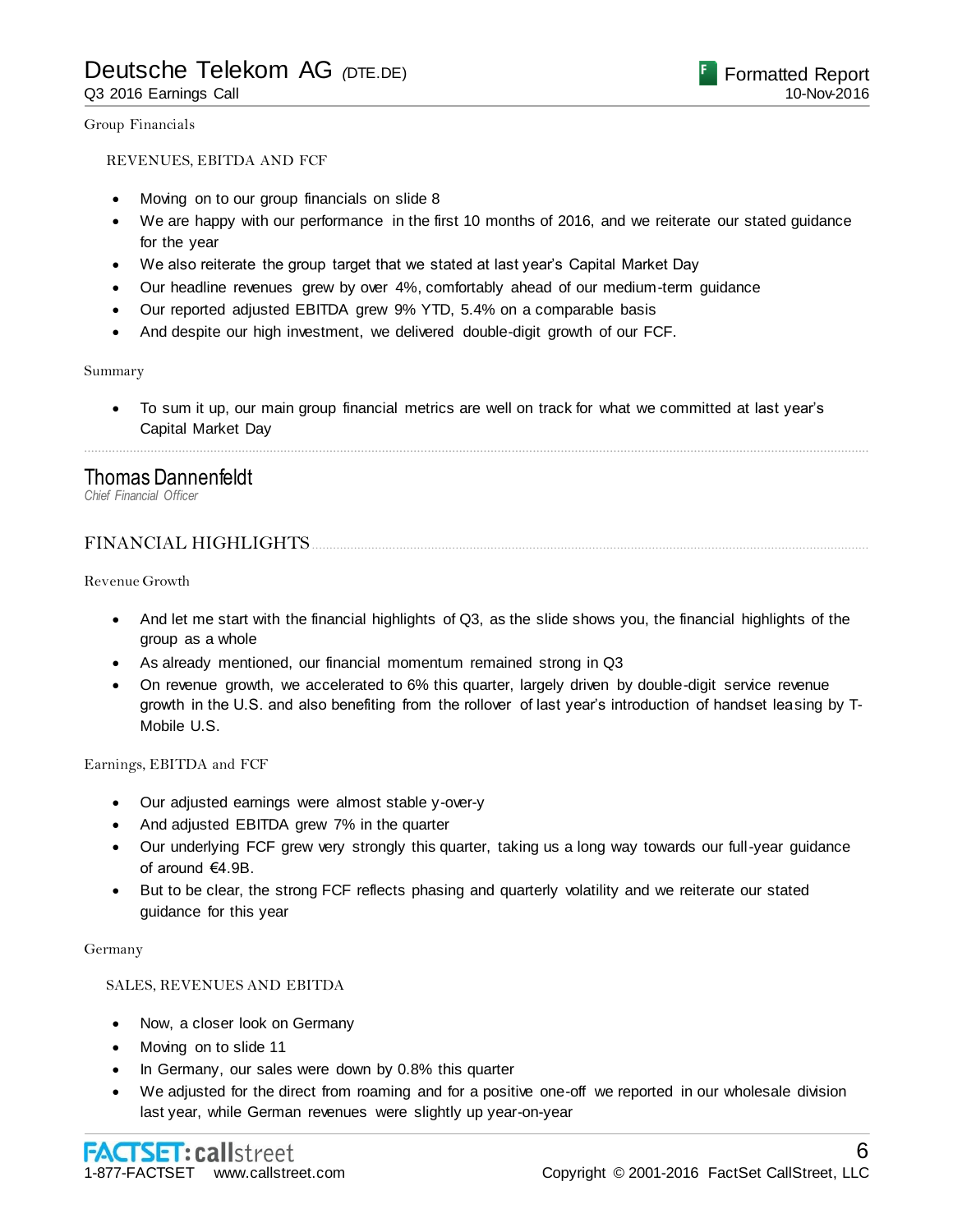- Our German EBITDA was slightly down year-on-year this quarter
- But as always, there is a bit of phasing in this and we remain well on track for our unchanged guidance for the full year

### MOBILE SERVICE AND FIXED-LINE SERVICE REVENUES

- Our mobile service revenues improved again and grew 0.2% this quarter despite an increased roaming drag
	- o And this growth results from a steady commercial performance by our consumer division and an improved performance by our B2B division
- Our fixed-line service revenue slowed sequentially this quarter
- Adjusted for last year's one-off in the wholesale division, our fixed-line service revenues would have been down by 0.6%
	- $\circ$  Just for the one-off, combined fixed and mobile service revenues were almost stable year-on-year

### CONTRACT CUSTOMERS

- We gained 609,000 contract customers, but this was impacted by seasonal volatility in lower-value service provider cards
- I think more importantly, our own branded customer base grew by 145,000, broadly in line with the trend in previous quarters
	- $\circ$  And we now have almost 11mm LTE customers, up more than 3mm in the last 12 months

#### Mobile Service Revenues

### B2B DIVISION, REGULATION AND CONVERGENCE ACCOUNTING

- Slide 14, these are some of the factors impacting our reported mobile service revenue
- As already mentioned, our performance further improved to 0.2% year-on-year this quarter, mainly due to an improved performance on our B2B division
	- o We also benefited from a positive customer response to our new more-for-more tariff, as Tim has already mentioned
- This quarter's improvement came through in spite of a sequentially higher roaming drag, which was somehow expected in the summer quarter
	- o Without the impact of regulation and convergence accounting, we would have grown by over 3% this quarter

#### DEVELOPMENT

- But before we get too excited as before, remember H1 2015, a lot of people got very excited about the development
- We remain committed to our guidance for 1% annual CAGR in our mobile service revenues before the impact of regulation

Convergence Propositions and Data Monetization

#### MAGENTAEINS

Slide 15 shows the progress we are making in our convergence propositions and data monetization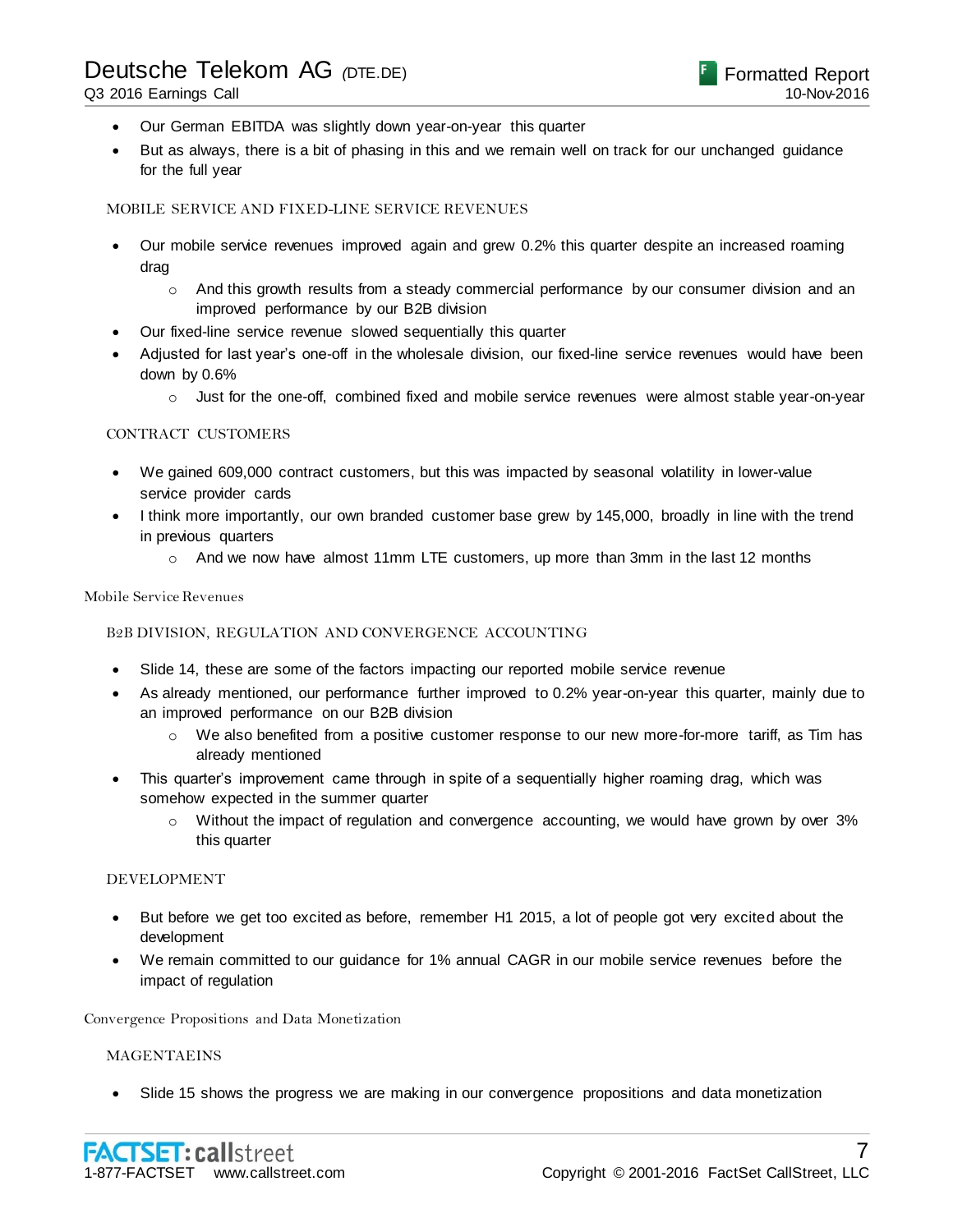- Q3 2016 Earnings Call
	- Only two years after launch, MagentaEINS already accounts for over 30% of the relevant customer base
	- And we achieved this milestone while keeping our consumer mobile service revenues stable
	- And I think it's clear evidence of our successful up-selling
	- Benefiting from our more-for-more propositions, data usage growth further accelerated this quarter to over 80%

### Fixed-Line

- Now moving on to fixed-line on slide 16
- We added 64,000 broadband customers as in the prior quarter
	- $\circ$  For the year as a whole, we still expect similar broadband net adds as we did last year, which basically means we will improve in Q4 vs Q3

### LINE LOSSES

- Line losses improved sequentially and we still expect the full year loss to be of similar magnitude as in 2015
- It was another strong quarter for fiber growth
- We added 526,000 fiber customers this quarter compared to 425,000 fiber customers one year ago
	- o The majority of these new fiber customers were on our retail platform

### BROADBAND REVENUES

- Our broadband revenues grew 1.6% this quarter, which is a slight sequential slowdown
- This mainly reflects the slowdown in TV net additions prior to the launch of our new Entertain platform
- However, we see this mainly as a phasing issue and remain confident that we will deliver the 2% growth as promised at last year's Capital Market Days
	- $\circ$  Our recent revenue momentum was also impacted by a fast erosion of variable core revenues in this quarter

### FIXED SERVICE REVENUE GROWTH

- As you recall, last quarter we achieved slight fixed service revenue growth
- This quarter, both retail and wholesale revenue momentum was a bit slower, as already mentioned, but we remain confident of improving retail momentum
- And in wholesale, this slowdown mainly reflected a one-off in Q3 2015
	- o Adjusted for this one-off, our fixed-line service revenues would have declined only by 0.6% this quarter

### Network and Transformation

### FIBER AND MIGRATION OF B2B CUSTOMERS

- So in short, you know our network and transformation
- On slide 19, you can see that we could add another 1mm German households to our fiber footprint and now cover 59%
- We remain on track for our milestone to cover close to two-thirds of German homes by end of this year. 49% of access lines already on our IP platform, so we're almost halfway there, and we continue to work towards our target of migrating 100% of our access lines to all IP by EOY 2018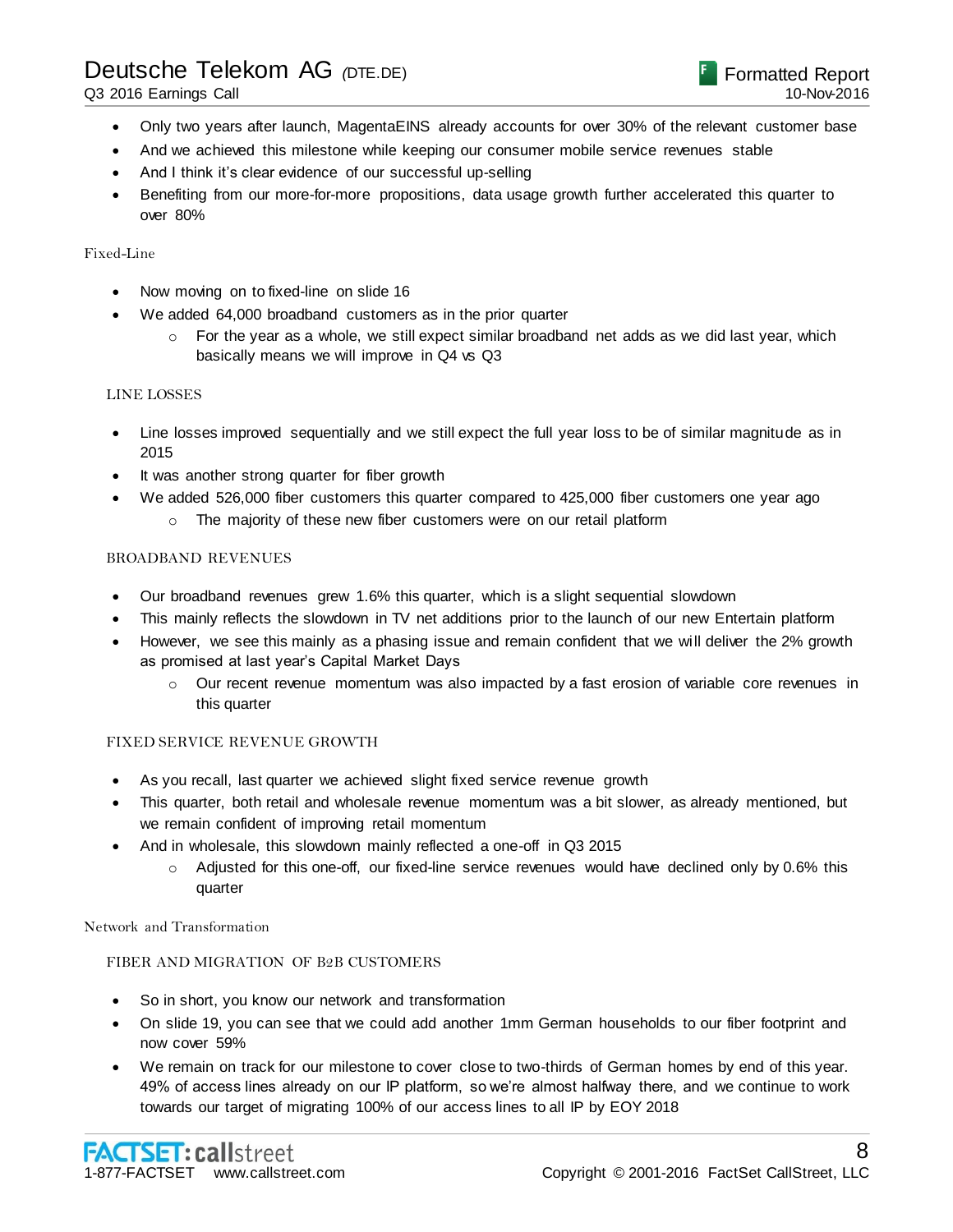Q3 2016 Earnings Call

 The migration of B2B customers is more complex and more time consuming, but we're making progress here, too, and have migrated over 1mm German B2B lines, which was about one-third of the total

### T-Mobile U.S

- So, moving on to our usual two slides on T-Mobile U.S. who already presented very strong numbers two weeks ago
- We won 969,000 branded postpaid customers
	- o We also added 684,000 prepaid customers
- Strong subscriber growth and slight ARPU growth combined to 13.1% mobile service revenue growth after 12.5% in the prior quarter
- And we saw another quarter of very strong EBITDA growth
	- $\circ$  As you know, we raised our full-year branded postpaid subscriber growth guidance once more and now expect 3.7mm to 3.9mm branded postpaid net adds this year in the U.S.

### Performance Metrics for U.S. Subsidiary

- On the next page, we show some selected performance metrics for our U.S. subsidiary
- Our branded postpaid phone churn improved year-on-year, as did our bad debt expense ratio, as did our cost of service
	- o To sum it up, another great and fantastic quarter for T-Mobile U.S.

### Europe

### CONTRACT NET ADDS, EBITDA AND INVESTMENTS

- Now, back in Europe, on the next slide, we were able to improve our cost momentum in most of areas in this quarter. 220,000 contract net adds marked a substantial improvement compared to the prior year
- In the Netherlands, we have now grown contract net adds for five quarters in a row, 54,000 this quarter
- Our convergence momentum remains strong with 144,000 new additions
- Meanwhile, our TV and broadband momentum remained strong and steady despite some impact from additional taxes in Greece
- Our organic revenue momentum was stable this quarter despite a roaming drag of 0.5%
- Organic EBITDA was down 4.7% this quarter
	- $\circ$  This mainly reflects revenue mix effects, the impact of European roaming and increased market investments as evidenced in the improved customer momentum

### Operations in Other Markets

 As before, we are seeing weakness in the Netherlands and Poland, while our operations in the other markets are doing well, for instance, in Greece, in Hungary, in Austria or in our recently combined Czech and Slovak operation

### IP Migration and Technology

- And here, a short look at the IP migration and technology as well in Europe
- As chart 24 shows, in Europe we now have migrated well over half of our homes to IP, and our LTE coverage now stands at 78%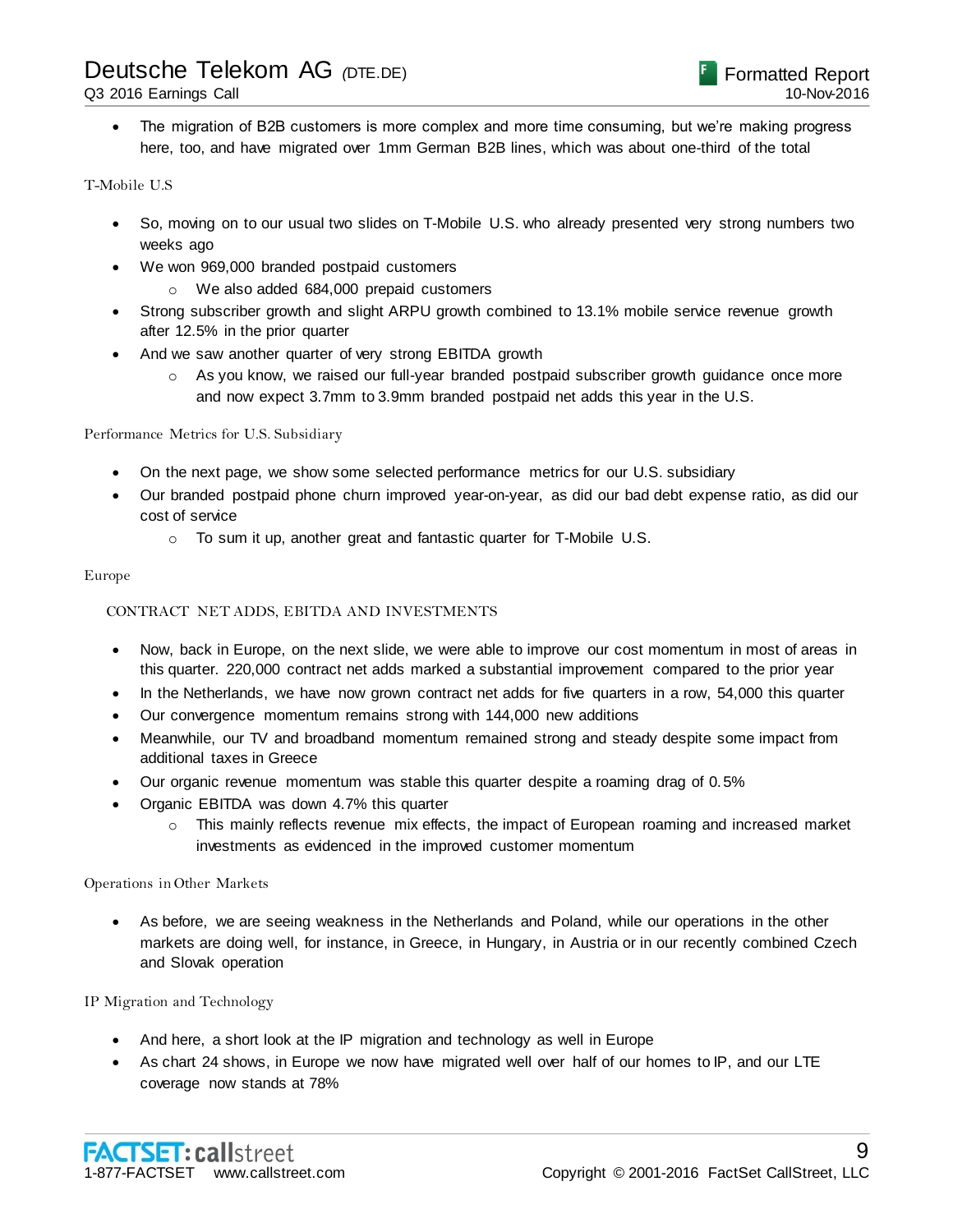- The performance of T-Systems this quarter was negatively impacted by headwinds from a number of large legacy contracts
- Unfortunately, some of these headwinds will continue to weigh going forward
	- $\circ$  We are clearly still in transformation mode here, but there are also many bright spots such as our new cloud initiative, which will progressively offset these nearer-term headwinds

### EBITDA Performance

- Unit EBITDA performance was also being impacted by our IP transformation cost as the business customer migration is stepping up a gear here
- We are making progress, but it's a bit slower than we would have hoped for

### FCF and Debt

- FCF was up year-on-year both on a headline and even more so on a comparable basis, taking us a long way towards our full-year guidance
- But as mentioned, the strong FCF reflects phasing and quarterly volatility, and we reiterate our s tated guidance of €4.9B.
- Our net debt was impacted by spectrum payments due this quarter
- Talking about net debt, the next slide shows our financial metrics at 2.3 times
	- $\circ$  Our net debt remains well within our comfort zone of 2 to 2.5 times adjusted EBITDA.

### Funding Agreements

 As you surely saw last week, we have prolonged our existing €4B funding agreements with T-Mobile U.S. beyond November and previously stated, we remain open for sensible extensions on a case-by-case basis

### SUMMARY....................................................................................................................................................................................................

- So, my final slide as always summarizes the strategy we've presented to you at last year's Capital Market Day
- We continue to execute well against our targets, and we remain confident that we would keep delivering them going forward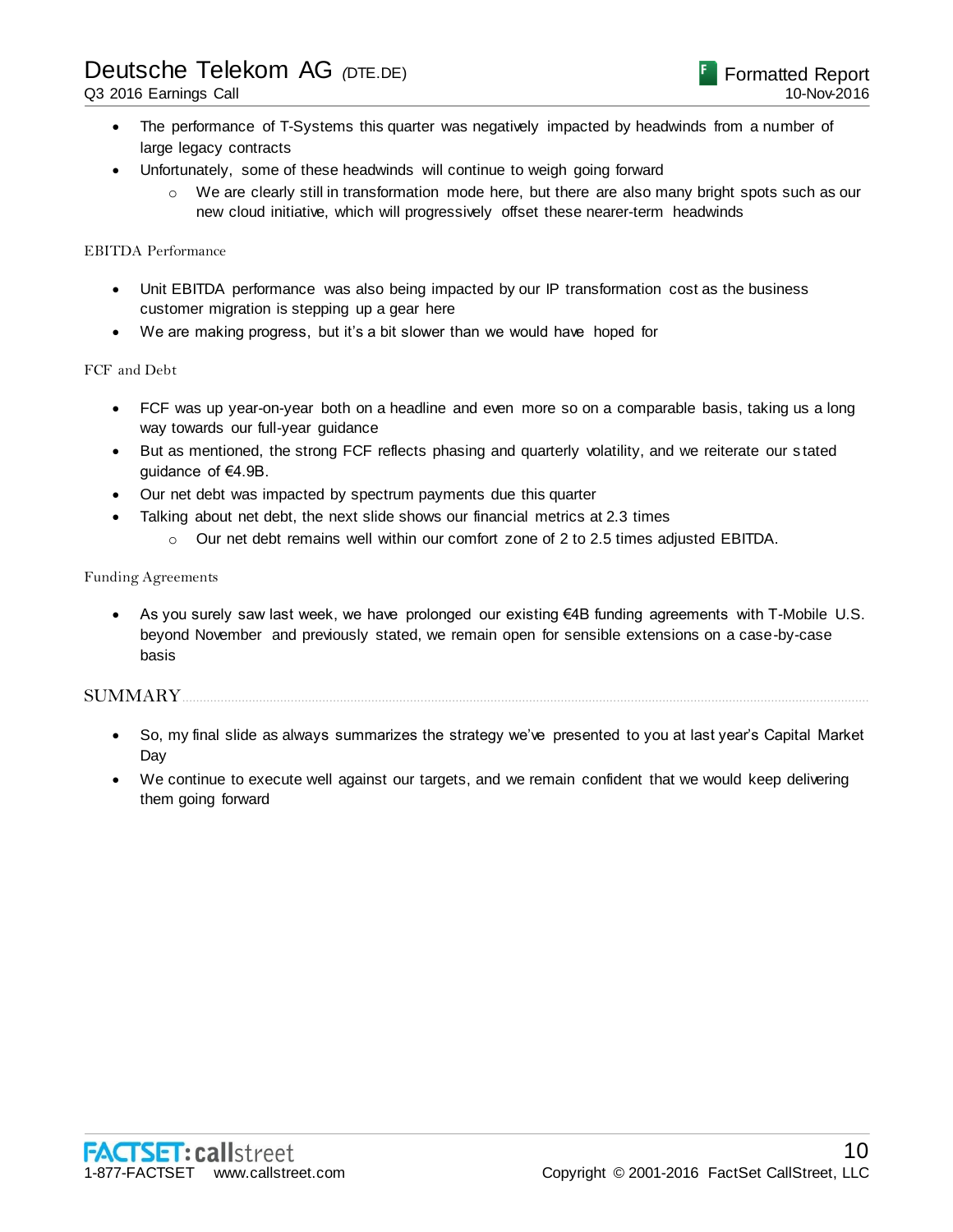# **QUESTION AND ANSWER SECTION**

# **Ulrich Rathe**<br>Jefferies International Ltd.

*Jefferies International Ltd.* Q

My first question would be on the B2B mobile business. I mean, you're sounding in your outlook by reiterating that 1% outlook and putting that in sort of in the forefront now. You sound a bit as if that quarter was a particularly strong one and you don't want to get – to get too excited in your words. Could you maybe explain what element of that B2B performance might not come back and what the volatility, what might explain the volatility of that sort of being very strong this quarter and maybe not so strong in future quarters? I'd be interested in that.

My second question is a very technical one. T-Mobile U.S. raised the guidance for the data stash and handset leasing impact by €200mm. You're reiterating the outlook for that. I'm just wondering why that is because, obviously, with another €200mm of a non-cash sort of inorganic item coming in from the U.S., that would devalue the quality of the EBITDA if it were showing in the DTE Group accounts as well. Thank you.

................................................................................................................................................................................................................................

# **Thomas Dannenfeldt**<br>Chief Financial Officer **Thomas Dannenfeldt**<br>
Chief Financial Officer<br> **A**

On B2B mobile. First of all, I guess what we've told the market during the course of the last four to six quarters was basically that our B2C, and so the consumer market, is very stable, sees a very stable development and a very stable line. And that the volatility in our reports is driven more or less completely by B2B.

And I think what we have observed is H1 the year, the market got a little bit carried away by the positives, which was driven at that time, again, mainly by B2B and then was three, four quarters off a kind of frustration because there was impact of loss of big deals and some pricing impacts there. And again now, we see the positive results. I guess, the key message is if you don't look at it on a quarter-by-quarter basis but more on a midterm perspective, and you exclude those volatilities, you have by big deals in B2B normally. And it's sometimes an up and sometimes a down. You will find, on a midterm perspective, back to our guidance, which is that 1% growth, ex the roaming and the regulatory impact.

And the only thing I'd like to do is urge everyone not to extrapolate if you see those peaks and dips. Basically sometimes you have a big deal coming in into peak and sometimes you have a dip by losing one. But on a midterm perspective, it doesn't matter. It's just a bit of volatility you have by those developments.

# Hannes C. Wittig *Head-Investor Relations* A

Let me maybe add that we feel good about the current run rate. So, it's not like we're trying to suggest that it's going to turn around the next quarter. But, as you know, mobile market in Germany has a lot of participants. And so visibility here is not that we can say extrapolate 3% or so. That just would not be reasonable. But we're feeling good about where we are.

................................................................................................................................................................................................................................

And let me now just say something about your question regarding T-Mobile U.S. You have rightly pointed out that they have increased their adjusted EBITDA guidance, reflecting a greater impact from leasing and data stash. Although when you look at the core EBITDA guidance, and that's the core point, the most important point, there is no change. So, the core EBITDA, then surely, you will be focused on and I guess the majority of people are focused on there is no change and, therefore, there is no dilution in the EBITDA quality or so in this sense.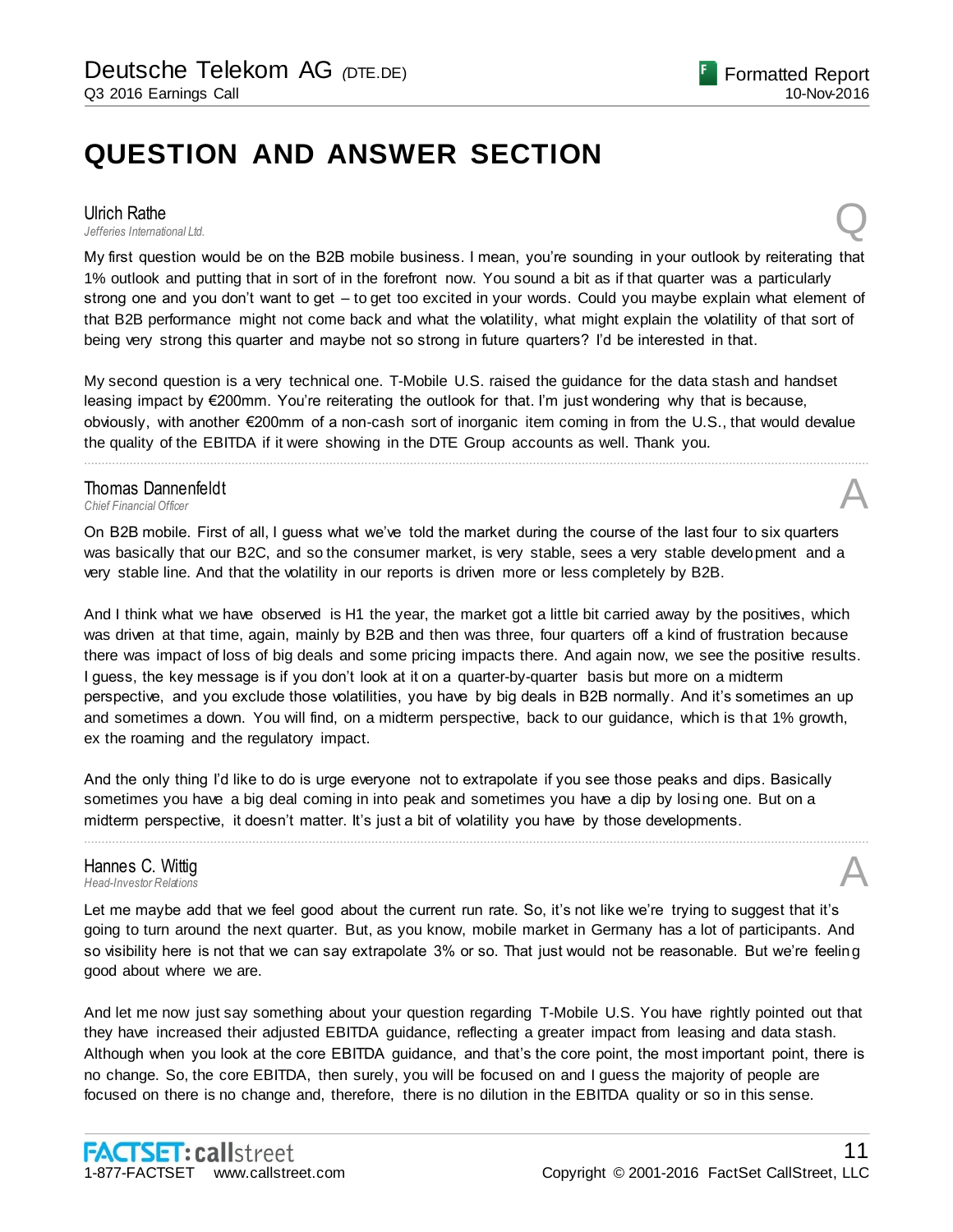**Andrew Lee**<br>Goldman Sachs International *Goldman Sachs International* Q

Just firstly on your vectoring approval which you've received a couple of months ago. Could you give us an update on your rollout plans and what this means to CapEx in 2017? How much higher should we expect CapEx to be in that year as a result of this, of your ramp-up?

And then, secondly, just maybe capturing the question on your TMUS ownership plans, but more specifically, I wonder if you could talk through what you see as the implications from potential AT&T-Time Warner deal? Thank you.

................................................................................................................................................................................................................................

# **Thomas Dannenfeldt**<br>Chief Financial Officer **Thomas Dannenfeldt**<br>
Chief Financial Officer<br> **A**

I'm going to start on the CapEx profile. First of all, I think last year at the Capital Markets Day our expectation was that we will get an earlier approval of the Nahbereich. So, our original plan was to have a little bit more kind of frontloaded, meaning 2017 CapEx in Nahbereich . Now, what we've seen is that the approval due to a long debate in the EU and on the German regulatory side that shifted the bid.

On the other hand, the government has increased the amount of CapEx. They're willing to give for the very rural areas for subsidization and support that rollout there. And I guess, overall, there is kind of decrease by later Nahbereich rollout vs. the original planning and a little bit higher rollout on very rural areas. So, that's the basic two dynamics we will see. Obviously we will give the complete guidance for 2017 in end of Feb or beginning of March talking about the 2017 guidance, but we remain clear and confident about our 10% CAGR on the FCF side in 2014 to 2018 for the U.S. I hand over to Tim.

................................................................................................................................................................................................................................

### Timotheus Höttges

*Chairman-Management Board & CEO* A

We lack the U.S. business. We lack our management there. We lack our story there and the track record, and we do not see that there is any weakness on the overall story. So, is there any plans with regard to the change of our ownership? No, it's not. But we want to be open-minded to further consolidation steps in that market, what might come up there in the next years. And therefore, we are not changing our kingmaker strategy there.

The U.S. market is quite attractive, and the outlook is quite encouraging. And the share price is reflecting that this is the right market to be in.

With regards to Time Warner merger, it's an interesting deal and it shows that AT&T continues its strategy of diversification away from the wireless area. And it is exactly the area where we are doing very well. And for me, this merger looks like it could be a major distraction.

And beyond financial arbitrage, the benefits for me are not so clear when it comes to this content integration. But who cares? We are focused on mobile and on the connectivity where we are very successful and where we're gaining market share.

................................................................................................................................................................................................................................

# Polo Tang **Polo Tang**<br>UBS Ltd. (Broker)

On the portfolio overall. So, how strategic is your stake in BT? But also, I just wanted to pick up on your comments in terms of the Netherlands. So, given the purchase of Vodafone's fixed line assets, is the Dutch business core or non-core going forward?



10-Nov-2016

Formatted Report

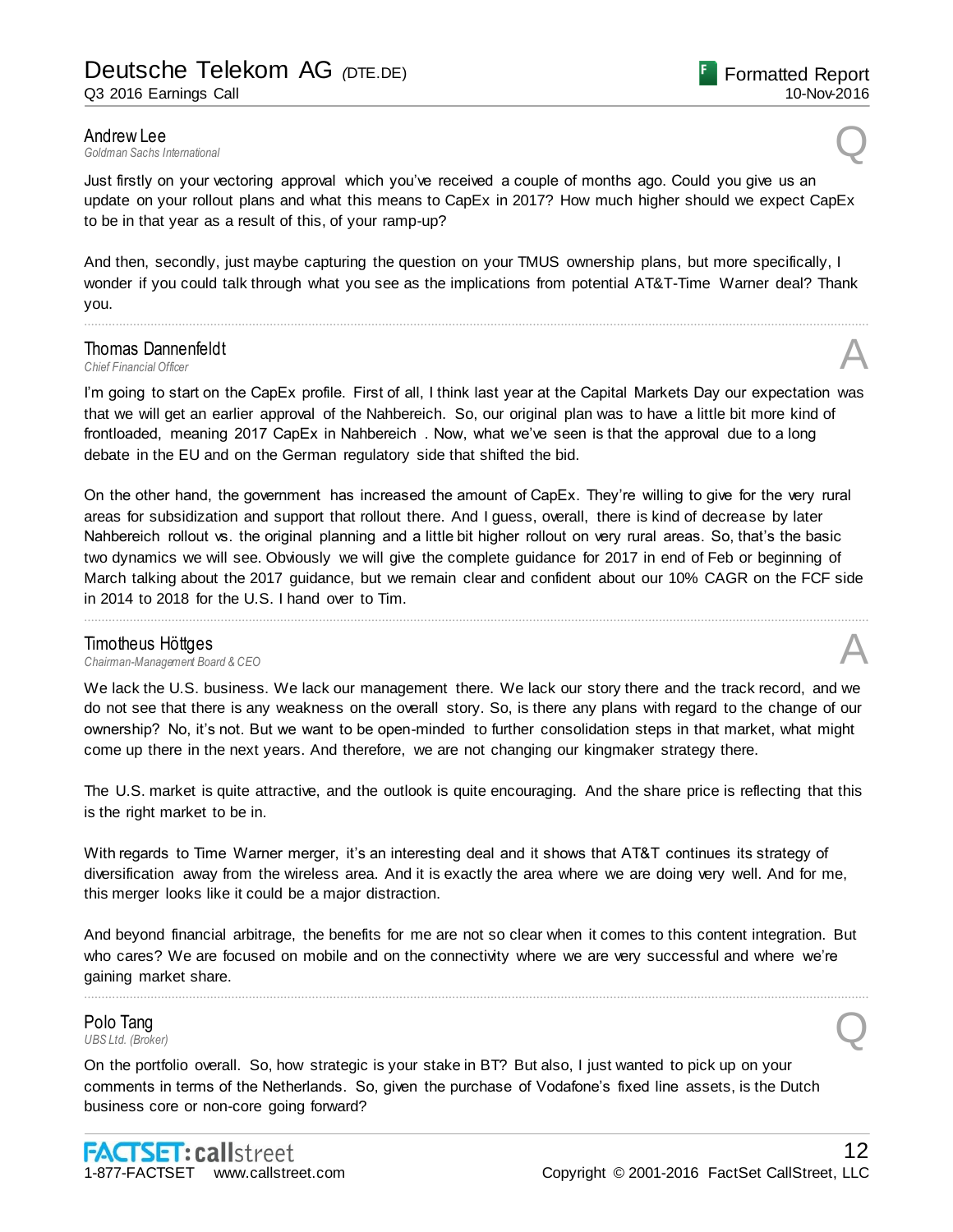But also, the second question is really just in terms of regulation and the European Communications Code. Does it imply more fiber-to-the-home rollout longer-term in your view? Thanks. ................................................................................................................................................................................................................................

# **Timotheus Höttges**<br>Chairman-Management Board & CEO *Chairman-Management Board & CEO* A

The first question, with regard to the portfolio, look, there has been some speculation to press about our shareholding in BT. And for us, there is no internal discussion on that one, why should it? We are very much looking to support BT wherever they want us – need our – wherever they like our support. So, that's the way going forward. Second thing is we anyhow sitting in a situation where we are not able to consider a sale of the stock due to the quiet period or the standstill which we have negotiated.

Looking to the BT on itself, I think the portfolio of the operations, the performance of that business is quite impressive when it comes to the netted shares, when it comes to the operating margins, when it comes to the cash flow generation. And the EE is doing pretty well. At that point in time, it's performing nicely. The network is outstanding and the integration looks like it's – everything is on track with them. So, that doesn't speak for any kind of requirements to change our strategy.

Now, there are three elements of the story of BT which are more concerning for us. The first one is the Brexit situation uncertainty which is coming with that one. The second one is the pension funding discussion due to the lower interest rates. And the third one is for me the most concerning one, which is the discussion about the separation and driven by the regulator and by some competitors.

So, this is something where we have to be very open-minded and awake looking at what that means from a very good – going forward. But, at that point in time, nothing to change with regards to our shareholding here.

With regard to the Netherlands, especially on the mobile assets and smaller assets, I always have said there is nothing sacrosanct in our portfolio. If the company is not creating performance and accretive to the profitability and the cash flow, everything is core or non-core, however you take that.

Now, I think we are moving forward. We were lucky on this buy on the remedies here. That helps us to counteract the fixed mobile converged offers of our competition. This is, at least, a good way forward for our competitiveness in this market. We have reduced the head counts and the cost side is improving.

We have changed five people out of the management team, sent very experienced manager from Deutsche Telekom into this, our organization. We have changed the setup of the governance for this organization so that it's not totally in the discipline of the European organization. They could take whatever they want. At the end of the day, they have to find in this mobile space a plot to increase the competitiveness.

The net adds are looking quite encouraging so far, but we expect more to come. So, it's now a value-creation story within the group, which we are trying to drive. But I would not discuss non or – our core business at that point in time. It's about value creation, and we have a clear number in mind what we want to do.

With regards to the third question, regulation in Europe and more-fiber-to-the-home rollout expected – look, I – in general statement, we have no intention to further increase our CapEx envelope within the group. That is not only by financial reasons. This is as well by technical reasons of – if network architects was in the group, but as well construction capacity which we find in the German market.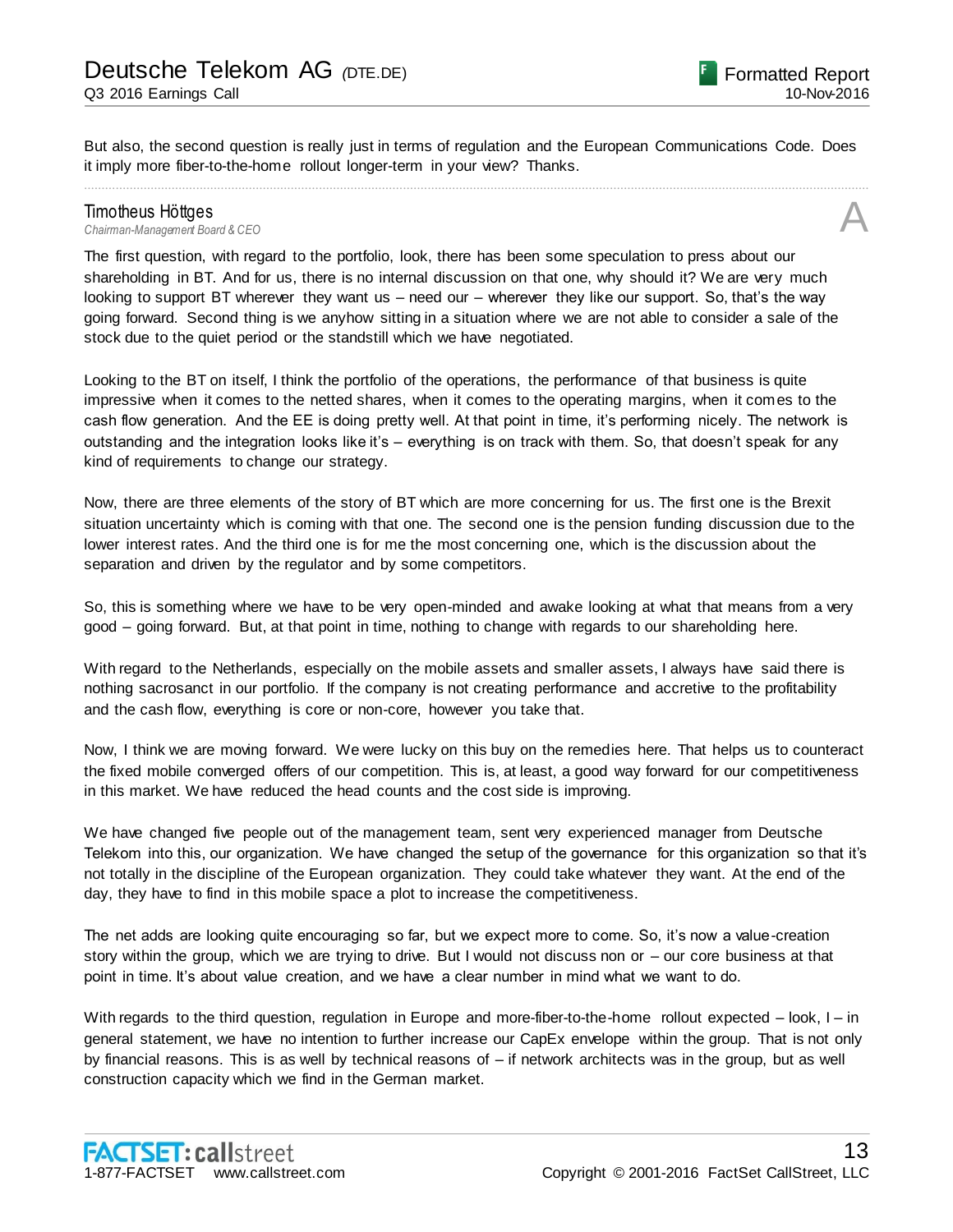On top of that, we have agreement for Germany that we are now beyond our original plan are deploying the Nahbereich areas. For this, we have an additional of €1B CapEx which we have included into our CapEx envelop. This is part of the guidance, and we could reiterate the numbers again for all of you to just remind which kind of numbers that would incur. For this year – last year, it was around €4B. This year, it's higher in the vicinity of up to €5B overall for the German market only, and we're going to be able to increase our fiber build-out up to 80% of the households by 2018. With the delay, it is going to be partially going into 2019. That is due to the delay of the approval phase.

So, again, we expect that there's no additional envelope needed for anything else and no capacity available at all. And therefore, this is now the step one.

Then after 2018 or 2019, we then have to discuss what's then the next step towards more broadband could look like, but there's nothing we are discussing at that point in time. We are fully stretched and fully, let's say, challenged by the requirements laying on the table at that point in time.

................................................................................................................................................................................................................................

# Hannes C. Wittig<br>Head-Investor Relations *Head-Investor Relations* A

We can see the success of our strategy very clearly, 6mm customers. That's a very, very strong number. We've passed 25mm homes, and those numbers are, I think, quite leading in any context. So, when we talk about CapEx in Germany, I think Tim referred to, of course, not to the CapEx here, but the €5B for the segment Germany, but for Germany as a country which, of course, includes other segments in which we operate.

................................................................................................................................................................................................................................

**Dominik Klarmann**<br>HSBC Trinkaus & Burkhardt AG (Broker) *HSBC Trinkaus & Burkhardt AG (Broker)* Q

On German fixed line revenues and what's going to drive the improvement as you say. On pricing, you launched Zuhause promotions in August. And then in October, I think you also started to give Entertain for free for the first 12 months. So, are there other promotions you have recused to offset those? Or is it primarily just a reacceleration of fiber migrations that drive revenue growth? So, is it volume rather than pricing, what are the moving parts there?

And then more strategically, what's the reason in your view that you need those discounts? Is it cable competition, is it reseller competition, is it something else? Thank you. ................................................................................................................................................................................................................................

# Thomas Dannenfeldt **Thomas Dannenfeldt**<br>
Chief Financial Officer<br> **A**

It's important to remind ourself that on a longer-term perspective, two years ago, three years ago, situation was minus 2% in retail and minus 5% in wholesale. And we said we're going to invest to turn that around, and that was basically what we did. You look at wholesale, it's somewhere, if you take the one-offs out, it's like 2.5%, 3%, that's the vicinity. And you see around 2%, not exactly, 1.7%, 1.8% on retail. So, first of all, it works.

And secondly, what we did last year, three times try to increase prices. And the last, that at least was too aggressive, we changed pricing and brought it back more or less to the same level we had on Capital Markets Day in 2015. I think the way we're doing it right now is clever, because one element of upselling is obviously you want to give the customers in an either case the best speeds they can have. But, guess what, what we've seen is wherever 100 megabit was available, 80% to 90% of the people choose 50 megabit. And we want to make sure that people enjoy the 100 megabit.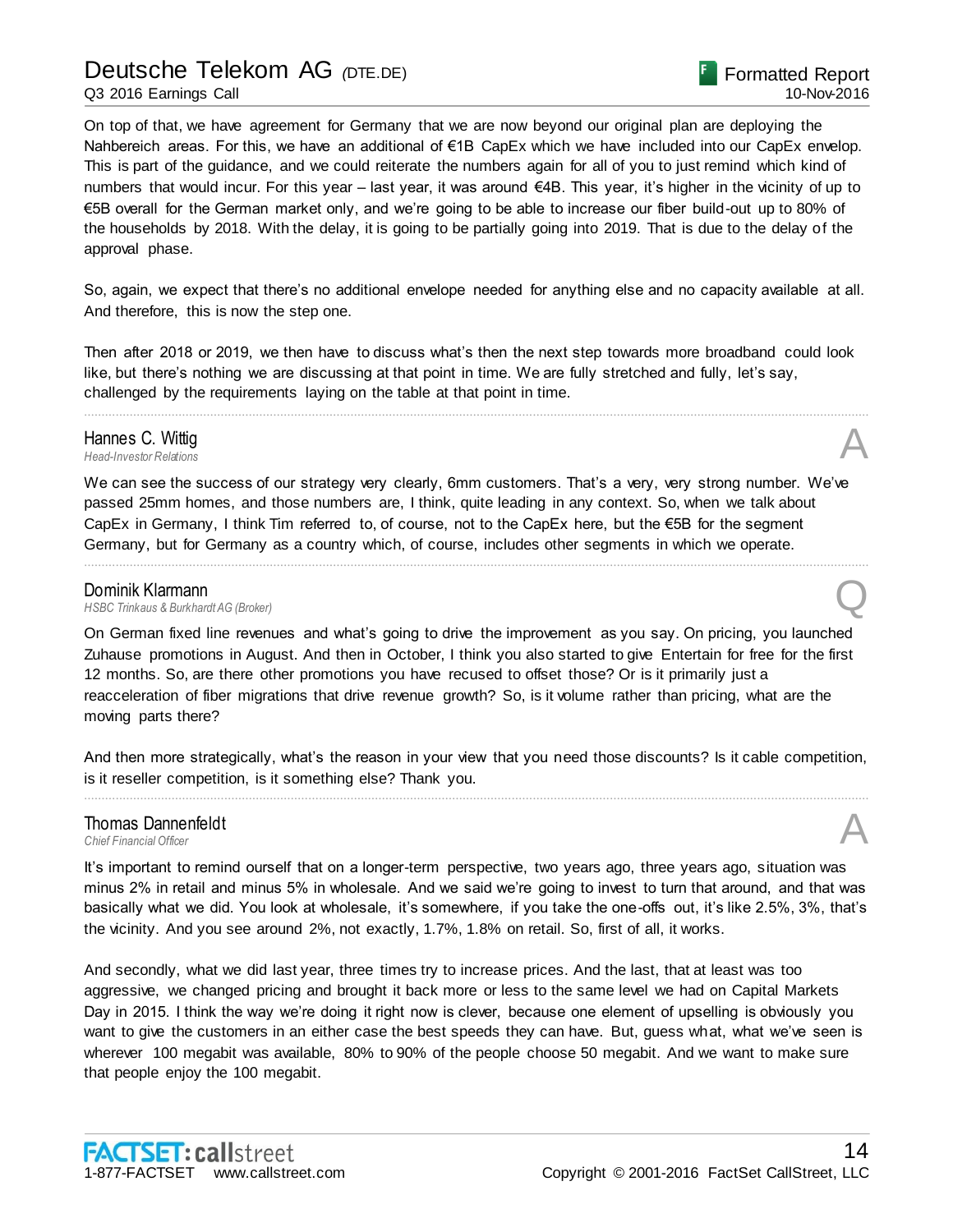Q3 2016 Earnings Call

And the current pricing suggests you start with the highest bundles you have and then you can decide to go back instead of up. And I guess, what happens is that the 6mm Hannes mentioned on fiber infrastructure, a huge chunk of that was done in the last 12 months to 24 months. And so as you know, there is always promotional elements in pricing for the first months. The full impact of that up-selling will kick in over time. So, there are always ups and downs per quarter, but from the longer-term perspective, what we wanted to achieve and what we see right now, I think we are spot on.

By the way, we're also seeing an acceleration in number of households moving to broadband or not always on a quarterly basis, but at least on a yearly basis which was another element we targeted. So, I guess we think we are in a good shape. As you know, we are not satisfied per se with our broadband net adds, that is something which we wanted to improve and will improve in Q4. But other than this, we've turned around from negatives into positive territories by investment and we'll keep going and seeing more and more positives in terms of up-selling kicking in from those 6mm customer base in the fiber infrastructure.

................................................................................................................................................................................................................................

Stéphane Beyazian<br>Raymond James Financial International Ltd. *Raymond James Financial International Ltd.* Q

Just regarding the, I guess, the mobile business and the dynamic offer. Can you talk a little bit on the speed of migrating the customers to the more-for-more plans? And if you could update us on where they come from?

And my second question is just coming back to the Dutch business. How much time do you think you need to integrate the new operation commercially and technologically before really getting back in the market, with, let's say, a stronger quad player proposition to the customer – sorry, to the market? And I can see that the customer trends were a little bit better in Q3. Are you already seeing some improvement in the underlying trends of the business and the commercial propositions? Thank you.

................................................................................................................................................................................................................................

### Timotheus Höttges

*Chairman-Management Board & CEO* A

We had long debates about mobile and the mobile market and development in the mobile market. And if you look to that quarter, I think especially the mobile environment was where Deutsche Telekom was quite strong, both from a customer perspective, showed good, sound net add market share growth despite the fact that we have with more-for-more increased prices.

And secondly, with regards to the development of our ARPU and the revenue as a total, which was positive now considering the – if you go to the Magenta more-for-more volumes, we have 870,000 in net adds. That is to say the total numbers which we have as a total. We added 490,000 in Q4 on that one. The ARPU development in this one is slightly increasing them. But I found more impressing is that the data monetization is working because what we see is a strong volume response to the more-for-more tariffs.

In Q3 2016, we had always gig usage on an average consumer data usage. And just one year ago, we had 550 megabit per second. So, what you see is that we have a significant increase of the uplift of the data usage within this program. This is mainly driven by the smartphones: iPhone 6s Plus, as the highest; and the 5s, second highest. So, what you see is that there is – with the handsets which we are driving to the market, we, as well, accelerate the data consumption which, as the consequence of that one, requires higher data bundles, which is helping us on the more-for-more proposition, which is creating higher revenues per customers and, at the end of the day, higher contributions to margins for the company. And that is something that we have seen throughout that quarter.

................................................................................................................................................................................................................................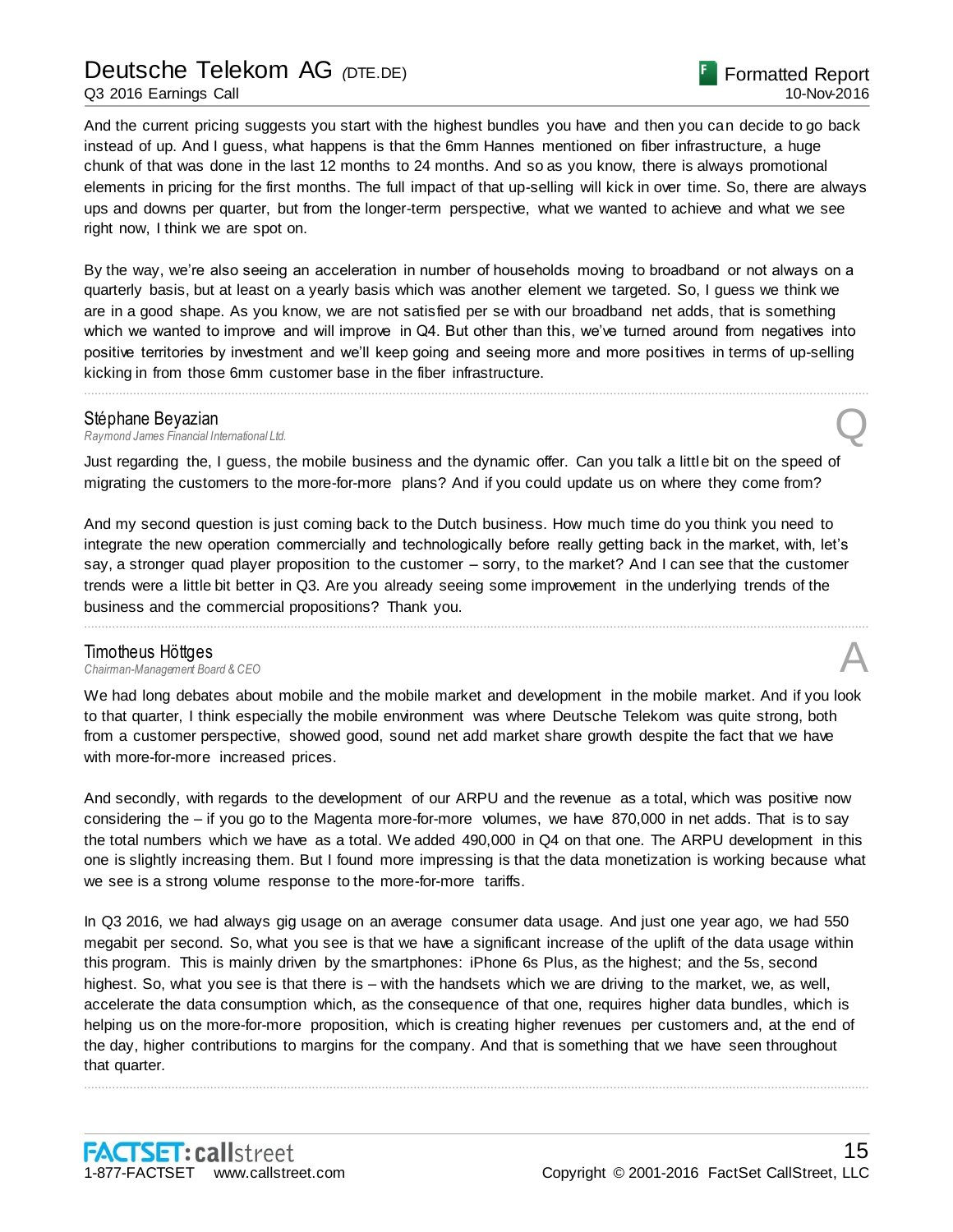# **Thomas Dannenfeldt**<br>Chief Financial Officer **Thomas Dannenfeldt**<br>
Chief Financial Officer<br> **A**

And on the Netherlands and the timing on integration, I guess, your question is regarding the fixed-line part of, we acquired recently last week. First of all, I think the order of activities and the relevance is simple. It is ensure that we, first of all, ensure that commercial attractiveness of our product in the marketplace towards customer increases, and I'm talking mobile now.

It's very important to us that we stabilize the trend in the market and be more attractive to the customer and get the net adds in a continuous and positive shape and manner. And Netherlands, in the first instance and also, as Tim mentioned, be aggressive on cost reduction in parallel as well.

And then, secondly, integrate the business. So, I guess, what you shouldn't expect is a very aggressive and shortterm integration, but more kind of mobile-centric and focused activity during the course of the next two quarters or three quarters, and then later on, more and more type of integration.

And improvement in the underlying trends, yes. As you see, net adds have been negative for quarters, for very many quarters. They are now some five quarters positive. Is that already a turnaround? No, it isn't, but it's first leading indicator of getting the attractiveness in the market back, back to attractive proposition in the marketplace. And as I said, that's where we're going to focus on.

................................................................................................................................................................................................................................

# **Mathieu Robilliard**<br>Barclays Capital Securities Ltd. *Barclays Capital Securities Ltd.* Q

The question, first, in terms of the fixed business, I just wanted to understand when I look at the numbers, it seems that part of the weakness, if we ignore wholesale, is due to the traditional voice business which has deteriorated. Is that a reflection of a lack of price increase which is really assigned to that revenue line, or is there anything else going on there? And more generally, is there any potential to offset that by price increases here? I understand you don't want to do it on the double or triple-play, but maybe on the single-play?

And then, my second question is with regards to content. I think you said quite clearly that in the U.S., you don't need content and you have your own strategy, but I was wanting to understand in Germany, if you can remind us what is your view on content? I mean, do you feel being an aggregator is really the route for you or do you think that exclusive content at some point could make sense? Thank you.

................................................................................................................................................................................................................................

# Thomas Dannenfeldt<br>Chief Financial Officer **Thomas Dannenfeldt**<br>
Chief Financial Officer<br> **A**

Minutes and the impact there. I think the kind of natural impact we have, because we're talking about variable voice minutes, priced voice minutes. And they declined because more and more people move in complete packages being it a double-play, triple-play packages. By the way, MagentaEINS is also a complete package. That's what we want to do. Look, we want to give the customer worry-free which doesn't mean you have it in the package instead of price per minute. And so, you see a kind of natural development of this revenue stream declining. Is there room for price raises in single-play, we're considering that and we'll keep you updated.

................................................................................................................................................................................................................................

# Timotheus Höttges *Chairman-Management Board & CEO* A

With regard to content, for the integrated markets especially for fixed-line markets, having attractive content is definitely something which is driving the usage at home. Now that said, our strategy is – and to be the content aggregator and with our Entertain platform to have, let's say, the most attractive content with a fingertip directly.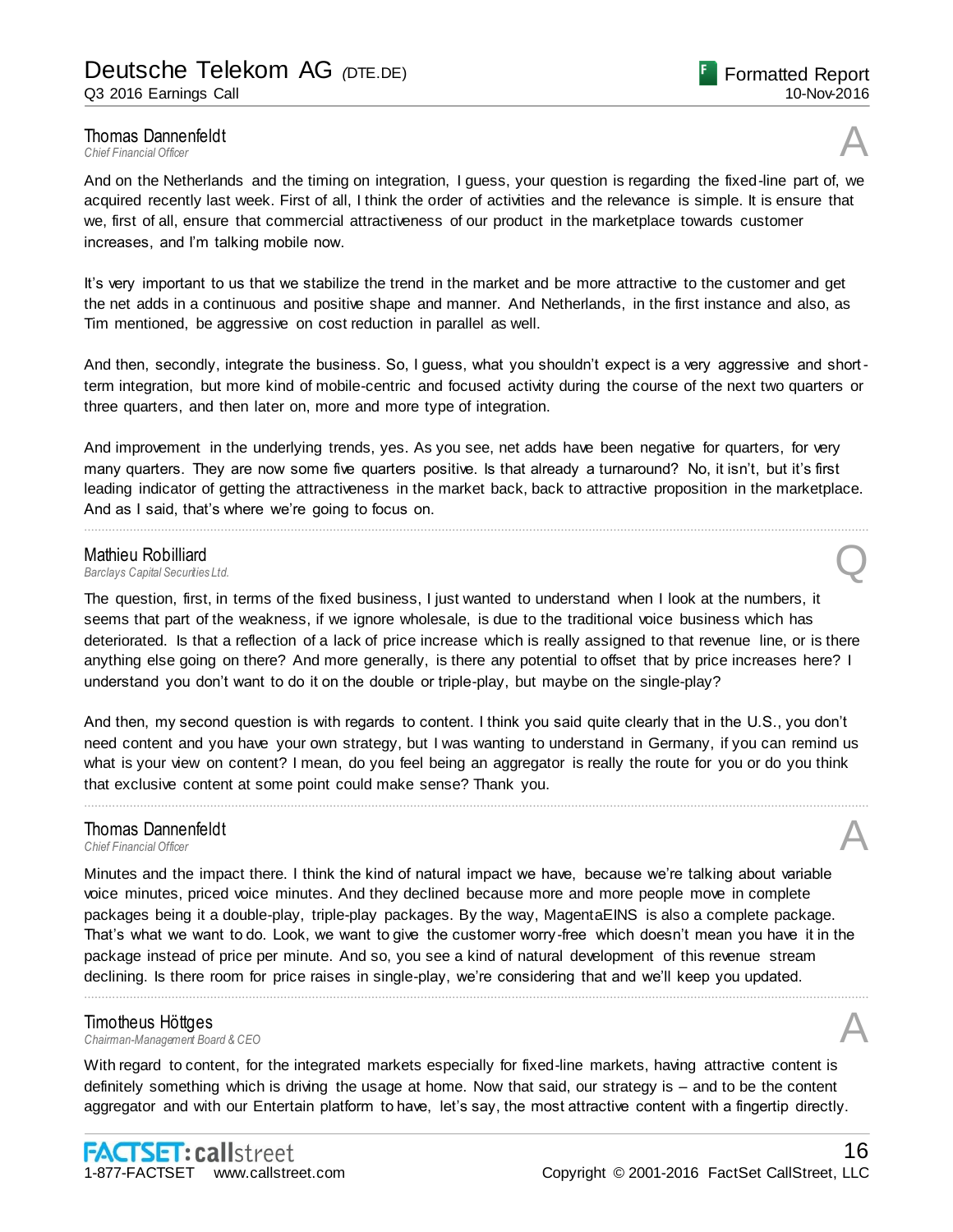And we are willing to partner with everybody to still creating an open platform in this regard. This is our strategy and stays our strategy, does it exclude that we have some additional content exclusively, no.

As you know, in Germany, we have some of the long-tail content like the Basketball League or like the Ice Hockey League, where we find a group of customers being interested in. Does it mean that we are now going into €1B investments per annual on football rights? No, because from a market here in Germany that would not be commercially viable and attractive.

So, I think it is a little bit opportunistic, with regards to some exclusive content, which we put adjacent to our aggregation strategy.

# Hannes C. Wittig<br>Head-Investor Relations *Head-Investor Relations* A

The customer migration from DSL to fiber. And considering our target, how many of our current customers could you migrate to fiber? And what is the ARPU uplift in our view regarding the coming years?

................................................................................................................................................................................................................................

................................................................................................................................................................................................................................

# Thomas Dannenfeldt **Thomas Dannenfeldt**<br>
Chief Financial Officer<br> **A**

I'm going to take the question. First of all, let me remind ourselves that we're not talking about the migration we're doing, but the customers choosing it. So, it depends, obviously, on the attractiveness of the proposition, number one.

Number two, as you see, the run rate on people moving into the fiber infrastructure is around 500,000-plus a quarter which is, I guess, amazing. But we always said, as we use promotions to attract customers to do that to move into the new propositions and those promotions very often have pricing for 6 months, 12 months on a lower level, we see a delay in the ARPU uplift kicking in.

So, the guidance, we've given off at least 2% fixed-line broadband revenue growth is, obviously, assuming that coming from a 1.7%, 1.8% we have right now that there is, in the future, a stronger support by customers moving into fiber infrastructure and certain additional uplift in the one we've seen it.

On the 90% on 2018, that was part of the question as well. Again, let me remind everyone that due to some delays we had in the approval process on the Nahbereich, we will shift, obviously not, we will not finalize in 2018. We will shift into 2019 here as well, just as an additional remark.

................................................................................................................................................................................................................................

### Timotheus Höttges

*Chairman-Management Board & CEO* A

Let me add something, Thomas. I think in the past, Deutsche Telekom's strategy was always to own 100% of the network and trying to deploy, let's say, our signal in areas where we have our own infrastructure.

I think what we are changing in the way how we're approaching the market is that it's our interest to bring our signal, our content, our TV offerings, whatever you associate with Deutsche Telekom to the customers, to 100% of the customers, but not always trying to use 100% of our own infrastructure. So, we are open for infrastructure collaborations to complement our extensive and successful own deployment, which we are driving on the one side.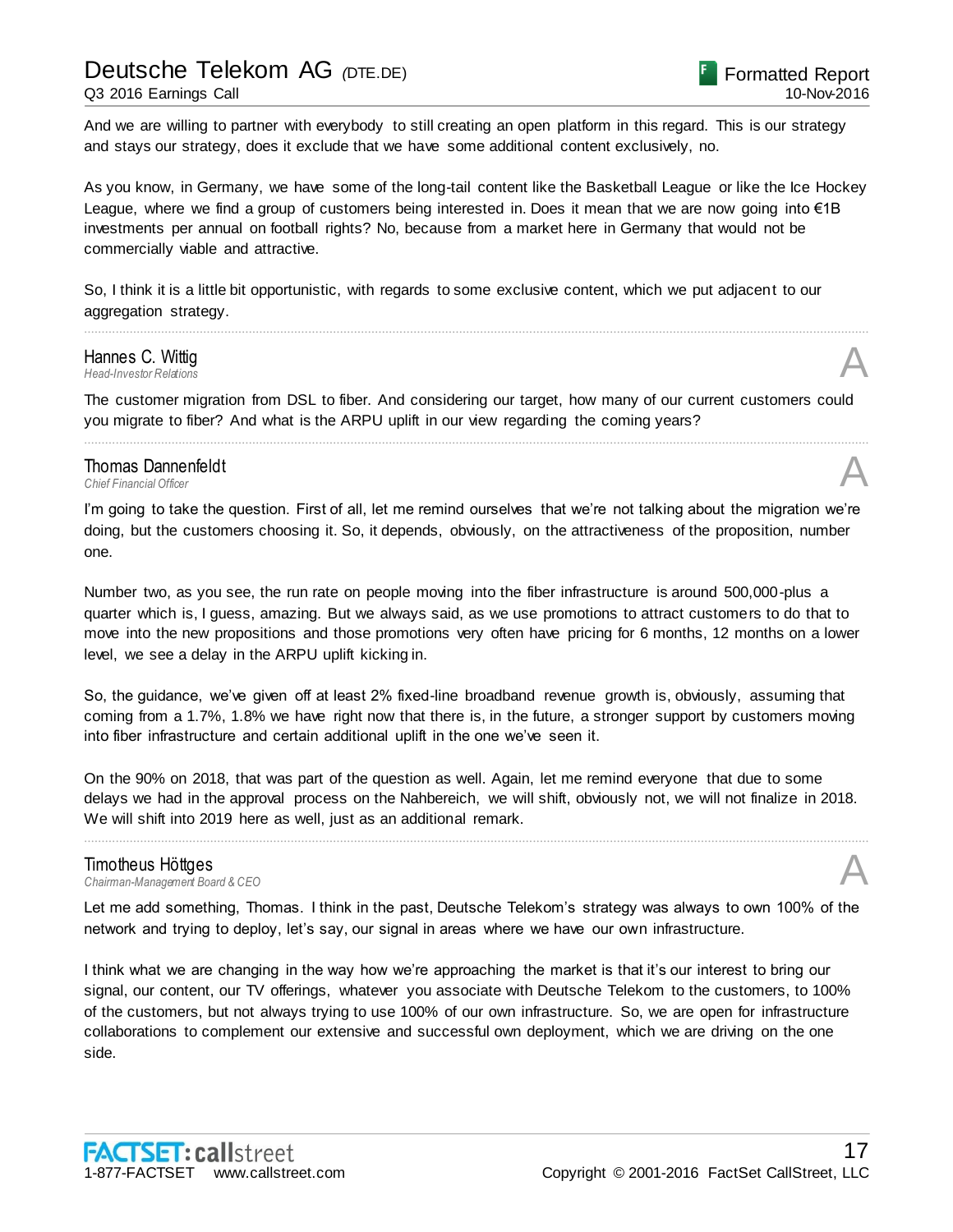Q3 2016 Earnings Call

Second, if there are partners who are offering us dark fiber services, we are willing even to rent that or to deploy that in our infrastructure. But this, however, takes more than one for a collaboration. We need the partners on the one side, and we need the regulatory support on the other side. It cannot be that we might have a partner, but that moment where we partner with them, this partner is driven into a wholesale bit-stream access from a regulatory perspective.

So, these are some commercial or some regulatory prerequisites which we have to change. But I'm very clear that Deutsche Telekom is not able and not willing to deploy the full country with its infrastructure, and we are open to reduce our investments by joining forces.

................................................................................................................................................................................................................................

# *RBC Europe Ltd. (Broker)*  $\qquad \qquad$

**Jonathan Dann**<br>RBC Europe Ltd. (Broker)

On All-IP and Central Europe and Eastern Europe, is there an update on the plans and, for example, perhaps some tangible ways in which you can cut costs, perhaps emerging some of the operation, emerging some countries to take out overhead?

................................................................................................................................................................................................................................

# Thomas Dannenfeldt **Thomas Dannenfeldt**<br>
Chief Financial Officer<br> **A**

First of all, in terms of the phasing and the timing we have announced by country, there's no change. We will deliver what was announced Feb 2015 in terms of the completeness of the countries. So, for instance, that is this year, as the bigger one, is market kicking in? That's number one. Number two is obviously, part of our plan to use cross-country synergies here is the Pan-European infrastructure. We've set up some first technology voice, some first services. Is that already relevant for a customer to choose the product or not, if not? But the first impact we're seeing here positively. So, the first service and applications on a Pan-Net infrastructure are now available. That's number two.

And I think number three is also that there's obviously some upsides in sharing SG&A costs across the country. So, for instance, in Czech and Slovak, we are right now exactly heading towards that that we – instead of having complete setup of SG&A per country using cross-country partly in one country and partly in another country one setup. So, that's all going on. But let's be open and clear. On Pan-Net, it's the first services. It's like 2 or 3 out of 90. So, it's the start. It's there. It's existing. But the magnitude of impact today is limited. And the same holds true for Czech and Slovak. But I think we are on the track we've announced and the guidance we've given here.

................................................................................................................................................................................................................................

### Robert J. Grindle

**Robert J. Grindle**<br>Deutsche Bank AG (Broker UK)

My question is about T-Systems. You mentioned that there's some large legacy contracts which are less profitable and may drag. Is this all about actual real-time cost and revenue performance or are you sort of changing your view as to the future profitability of some of the large long-term contracts you have in the business?

And what are the actions you're taking to resolve this profitability issue and when you say they're going to drag in the future, does that mean that profitability isn't going to improve or could it deteriorate? Have you looked at all your future contracts and with a view to are you accruing the right level of profits? Thank you.

................................................................................................................................................................................................................................

# **Thomas Dannenfeldt**<br>Chief Financial Officer **Thomas Dannenfeldt**<br>
Chief Financial Officer<br> **A**

First of all, the conclusion is, as I've said in my speech, we will see improvement on a year-on-year basis. You will see that this year. We will see it next year. But unfortunately, it will be slower than we've originally expected that.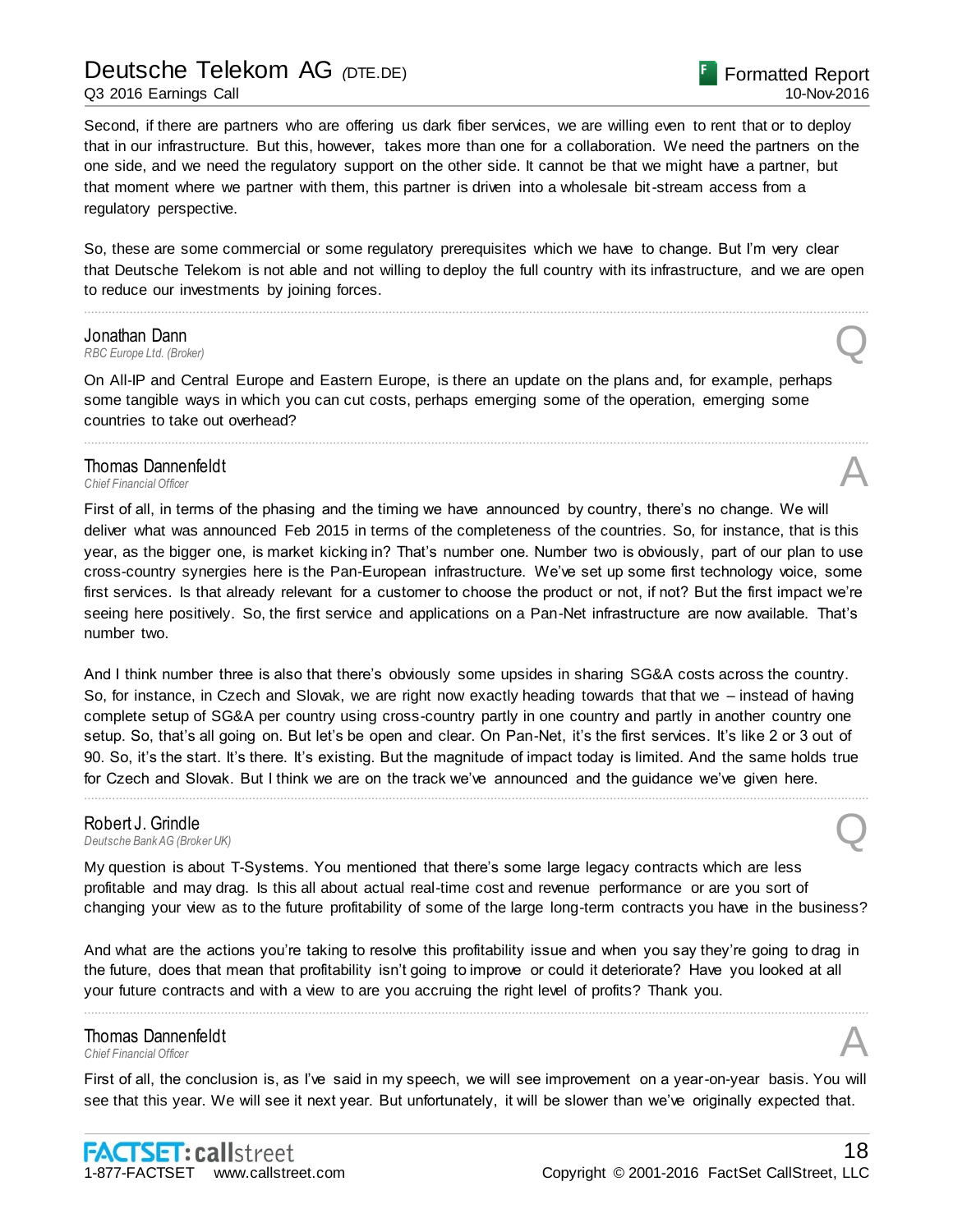So, that' not like a transactional business like Europe or segment Germany. This is long-term contract. And this is where you see, A, a longer lead time to change things; and, B, also a longer period of time, the effects will kick in.

So, that doesn't mean there is no fundamental change in our perspective. It's a matter of speed, how fast we are able to change that, that's number one. And the same holds true, by the way, for the new important services. If you look at cloud services et cetera, we are still convinced we will grow above market level on a yearly basis. But we've seen, for instance, especially if you look at Q3 and Q4, we will see some delays in certain cloud services here as well, by the way, related to systems like, for instance, Dynamic Workplace, so a workplace out of the cloud you provide for big customers, those type of things. So, in principle, the key message is it takes longer. It is delayed, but it's still a sequential improvement year-on-year.

................................................................................................................................................................................................................................

# **Frederic Boulan**<br>Bank of America Merrill Lynch

*Bank of America Merrill Lynch* Q

A quick question on the cost side. If you could share a little bit where your sales are, when we look at your 2018 margin target for the Dutch business – the German business. So right now, we're still in an environment of stable EBITDA. Can you detail a little bit the concrete actions that will drive improvement in profitability in the coming years? Thank you.

................................................................................................................................................................................................................................

# Thomas Dannenfeldt **Thomas Dannenfeldt**<br>
Chief Financial Officer<br> **A**

First of all, on the German business and the 2018 target in terms of profitability, there is no change. We gave the guidance of a 42% EBITDA margin. And I guess the market has an understanding about the level of EBITDA that should mean for – there is no change at all in here. By the way, there's also no change for, as I said, for the full year this year which is the stable EBITDA. And there is changes in the mix of what's going on beneath that key messages. So, for instance, on the IP migration and B2B, it takes a little bit longer on what we do and there is some more costs. The more B2B customers you get involved, the more load you have in here. But that's all elements below the top level and the top level is quite simple, no change in EBITDA on Germany in 2016 as well as in 2018 guidance. ................................................................................................................................................................................................................................

# Mandeep Singh **Mandeep Singh<br>**Redburn (Europe) Ltd.

I really wanted to come back to an earlier question on BT. Unless I'm mistaken in how I interpreted what you said, you're clearly not thinking about it at the moment. But you outlined three areas of concern and the biggest concern was, what's going on with Openreach, and you said you would be open-minded. So, I mean, what I'm really trying to get to is if those developments on those three points was adverse, you're not saying that you're committed to this holding regardless?

................................................................................................................................................................................................................................

### Timotheus Höttges

*Chairman-Management Board & CEO* A

I'm not speculating about any kind of, let's say, investments Deutsche Telekom is doing especially not around M&A. And so, I was very open about, let's say, how we are looking at an asset and especially in the shareholding like we have in BT. I think it's our duty as managers to consider everything within this portfolio and the money

Formatted Report

10-Nov-2016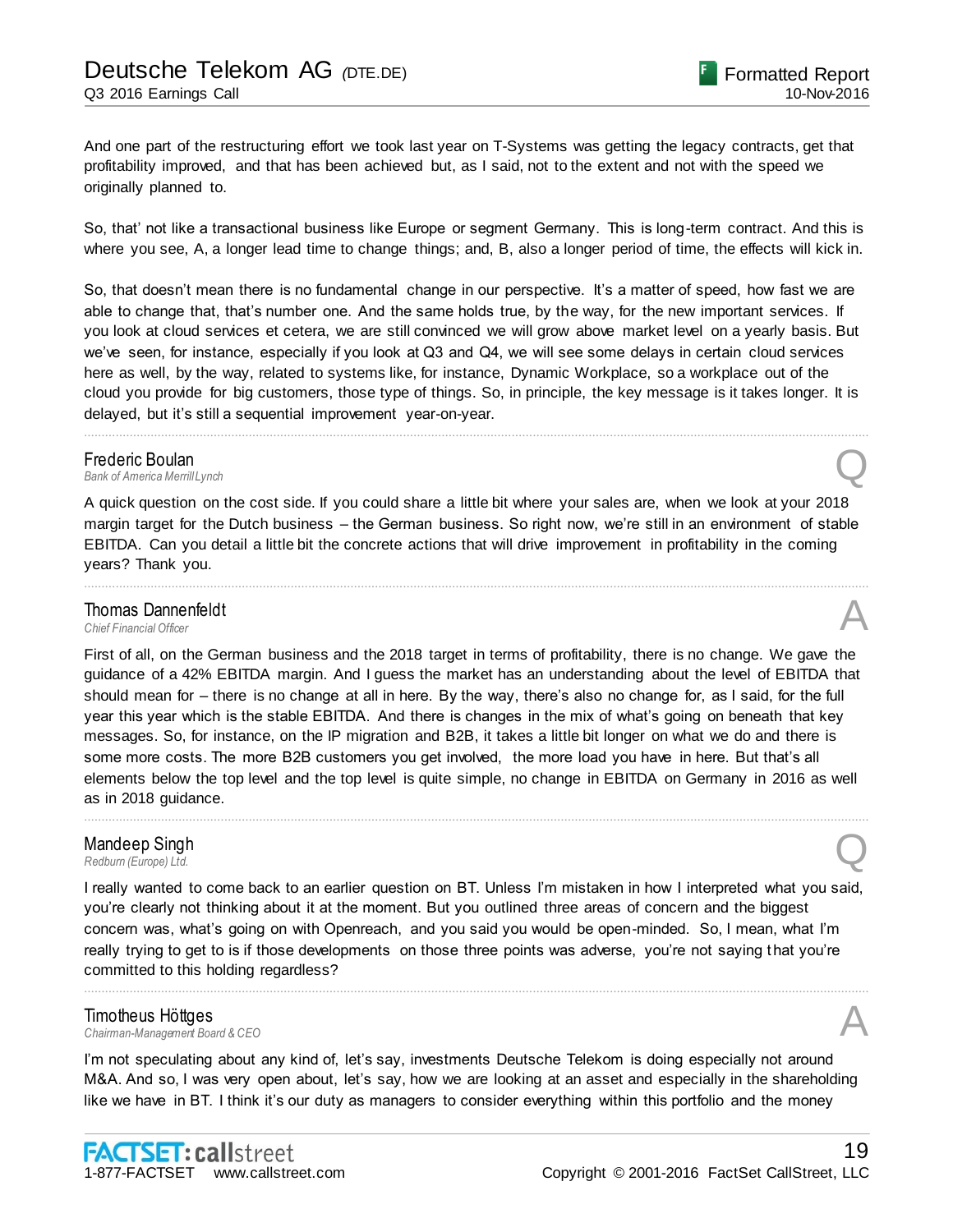which is employed and to see, let's say, what kind of risks and what are the opportunities we might see in our asset base.

Now that said, on the one side, we see huge upside potential within BT especially from the integration, the synergy potential within the company coming from the fixed mobile integration. But there are as well some downsides as well. So, there's nothing which we conclude, nothing which we see at that point in time. But, I only want to make it clear to everybody that we are not just letting it in our portfolio without supporting it, without serving it, and without looking into, let's say, the overall profitability and how this develops.

................................................................................................................................................................................................................................

Matthijs Van Leijenhorst<br>Kepler Cheuvreux SA (Netherlands) *Kepler Cheuvreux SA (Netherlands)* Q

Two questions. Firstly, on the mobile towers in Germany, can you comment whether you are still investigating to spin off these assets also taking into account the postponed IPO of Telefónica's mobile towers?

And the second question is on fixed broadband in Germany. It came, in my view, a bit soft. Can you comment what is the reason behind it, especially considering this proposition you made in August which in my view, seems pretty effective. And can you give me some color on the trends through the quarter and also taking October into account?

................................................................................................................................................................................................................................

# **Thomas Dannenfeldt**<br>Chief Einancial Officer **Thomas Dannenfeldt**<br>
Chief Financial Officer<br> **A**

First of all, I guess your first question is on the towers in Germany. I thought I was clear in the last quarters that we – on two ends. The one is we're looking into it, and the second is we are not in a rush. Or take it the other way around, it was not top on our list in terms of priorities. It was something we believe there's upside and we will have a – or we were going to find those upsides.

And I think what we've changed now, and it was announced some weeks ago, I guess, is that Bruno Jacobfeuerborn, our German and Group CTO, he will, in the future, head that entity, will become the new CEO of that company because he's extremely experienced in all technological perspectives in the question about the relevance of towers and 5G, as well as in the tower business per se in terms of how to monetize potentially those assets better and so on and so on. So, what we've changed is not having it at the top end of our list. We took a top manager, put him on here and now seeing where we go. But, again, it's not like I don't feel any rush at all here. That's number one.

Number two, on fixed line broadband, first of all, there's one big difference between mobile and fixed line. Mobile, you order a SIM and a second later, it's active and it's in your base. If you order a fixed line, sometimes customer gives you a date when to deliver the product and the service. And sometimes, there's also delays simply because there needs to be physical installments in the network, et cetera.

So, you always have a kind of delay from selling the product and having it provisioned in a complete technological manner and seeing it in the numbers. That's number one. And number two is we've changed our pricing in August which is, by the way, summertime and holiday season. And number three is, in Q3, basically you don't have the full impact of those activities.

I guess what I'm telling you is that we are relaxed about the activities and the propositions and promotions we started there because we assume and expect higher numbers in Q4. And, obviously, I would not tell you without having kind of good backing from October numbers and year as well.

................................................................................................................................................................................................................................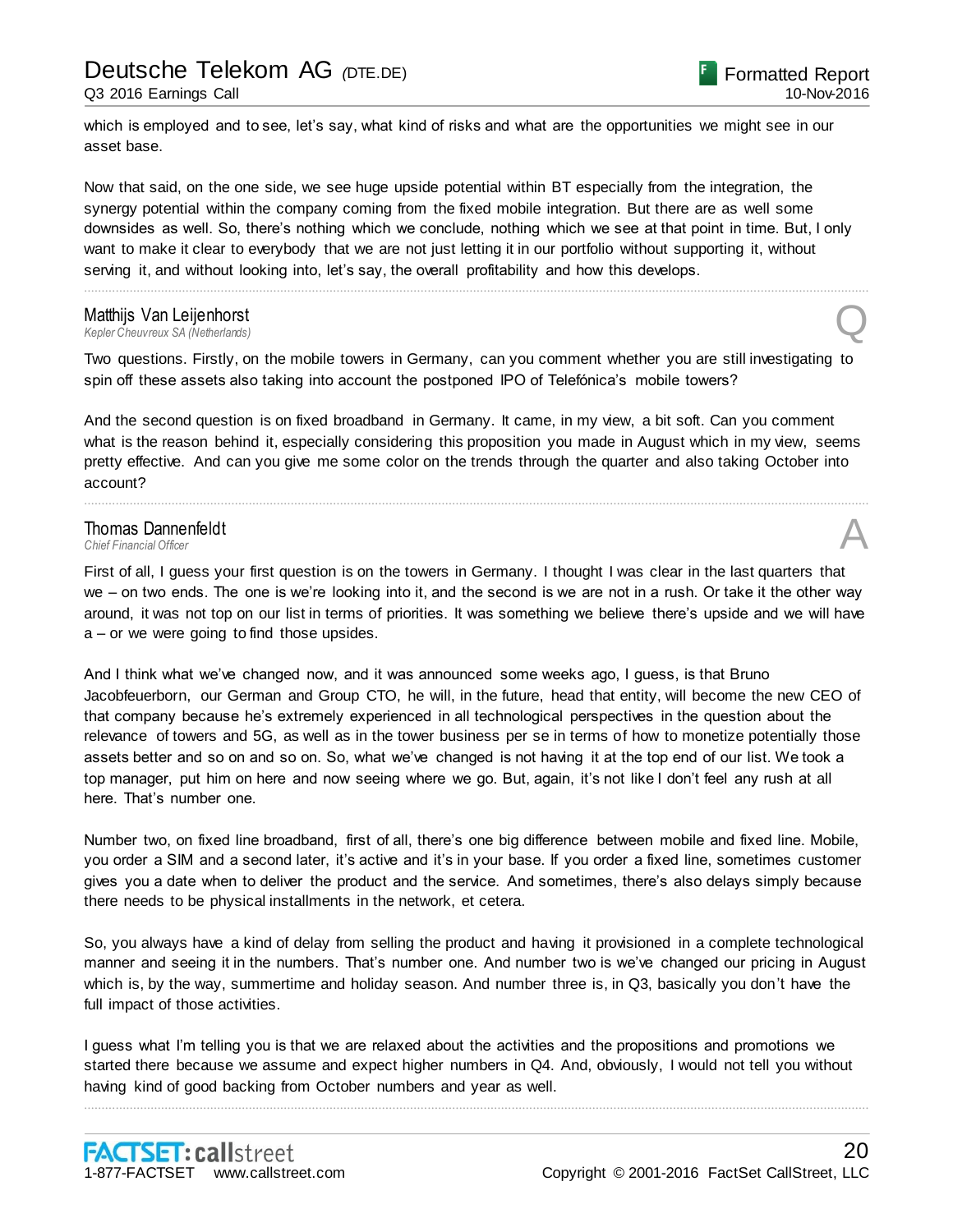**Steve Malcolm**<br>Arete Research Services LLP **Steve Malcolm**<br>Arete Research Services LLP

[indiscernible] as well. Just firstly on the CapEx first of all. Can you just outline exactly the MBfD CapEx plans for the next three years and confirm whether they are sort of baked into your overall FCF guidance? That's one.

Secondly, on sort of implied €6B of FCF in 2018, can you confirm, when you originally set that, you were anticipating €500mm or €600mm of U.S. tax spend. It's not going to be there now. And if it's not, why hasn't the guidance gone up and where's that money being spent, the [indiscernible] part is still at €6B?

Just try to sneak one in the U.S., I mean, just to come back. I guess the share price reaction with Sprint and T-Mobile yesterday, suggested that U.S. investors at least think that a deal between the two is more possible under the Trump administration. Maybe update your thinking on how that's evolved over the last couple of years just the sort of the preference for a possible tie-up on the mobile side vs. getting together with a cable operator and your overall thinking around [indiscernible] position. Thanks a lot.

................................................................................................................................................................................................................................

# **Thomas Dannenfeldt**<br>Chief Financial Officer **Thomas Dannenfeldt**<br>
Chief Financial Officer<br> **A**

The first, the first question on the German broadband subsidy plans. I think you recall that when the first big tranche of that program was announced in November 2015, we said that we might spend up to €1B on this subject to our success rate and participation. Now, the program has been increased by 50% to €4B and so correspondingly we will also have a greater spending related to this program.

So previously, we said it could be up to €1B. I would say it could be €1B or a little bit more than that. Now, that being said, there is lots of, first, on the CapEx side, there is lots of moving parts. And then, when you talk about FCF, and that's your second question, that also has moving parts.

So, first, on the CapEx side, I think in the mix, yes, we spent – we will have some spending related to this and the phasing will be – a little bit of that is already in this year's number. The peak is 2017 and I'm talking the initial program. And then 2018, there will be some leftover. So, the new program was announced about six months later. So, you would expect slightly delay, overlapping delay, but superimposed on the previous things. So, you have a little bit more in 2017 and then, a bit more in 2018, than we previously announced or expected.

So, at the same time, we talked about a delay in the German nearshore vectoring in Nahbereich spending and build-out. So, that could give us a little bit back in 2017. So, I think it would be wrong to expect that our spending will be completely different from what you find currently in the consensus assumptions.

And the other point here to make is regard to also your second question. There's lots of moving parts. So, yes, you are right. In the U.S., you wouldn't – you don't have – you have a tax release in 2018, which is quite meaningful, and it will continue in subsequent years. And that was very good news for our shareholders and T-Mobile and our cash flows going forward.

At the same time, of course, there are other areas like the increased spending in German broadband, so related to the government subsidy program. So, in a way, your first and your second question taken together kind of almost belong together because, let's say, we can save some taxes in the U.S. and then be, from a cash flow point of view, then we also spend some more in Germany, and from a FCF point of view, it kind of could be a wash in certain years. But there are many, many other moving parts.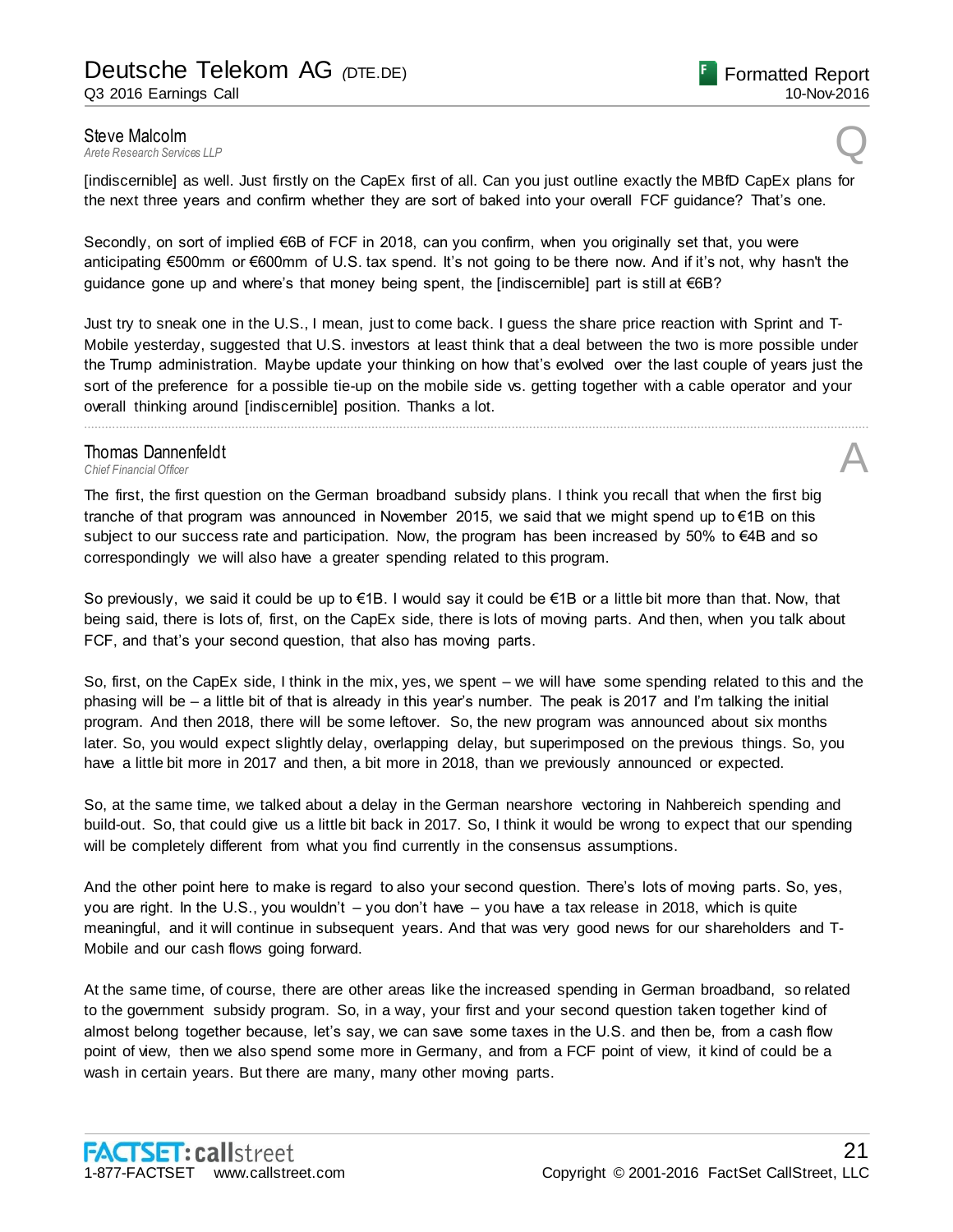Q3 2016 Earnings Call

When we gave the guidance, we still had EE. Now, we have BT, and there are other parts like the interest environment was a different one, the currency environment and so on and so forth. So, I think, we are very happy to reiterate our 10% FCF guidance. And this year implies that we will have two consecutive years that, of course, point to the 10% CAGR, and that gives you an idea of how we are thinking about the FCF.

................................................................................................................................................................................................................................

**Timotheus Höttges**<br>Chairman-Management Board & CEO *Chairman-Management Board & CEO* A

With regards to the election and the change in the administration in the U.S., I'm not doing or participating in any speculations. It's by far too early to say, look, this is good or this is bad for Deutsche Telekom and for T-Mobile in the U.S. Definitely, the market reacted yesterday heavily on that one, both on Sprint side and as well on us. We had all-time high, as you know. And, therefore, this is, let's say, how the market took it, I think, for us.

We do not know who is in the office. We do not know how they look in markets. And we do not know whether they take this tight market definition of mobile-only, whether they look into a more broader picture. We do not know how they look on the Time Warner and on the AT&T deal which is, to a certain extent, already high market concentration in this regard.

Now, that said, so I do not see any correlation. But what was right stays right. We remain open-minded regarding opportunities to benefit in a possible consultation in the market. I was always clear that a mobile-mobile merger, with heavy big synergies, could create huge benefits for the consumers, because, we could be much more aggressive on the consumer side and as well, we could generate, very significant cost synergies here, so that makes a lot of sense from a value perspective for customers and for shareholders. But, again, it's too early to speculate about let's say, how a U.S. administration would look like into a Sprint, T-Mobile merger which you are asking.

................................................................................................................................................................................................................................

# Justin Funnell *Credit Suisse Securities (Europe) Ltd.* Q

I have two questions, please. It's just follow-up, really on the domestic business. I think you've mentioned during the call that we should watch out for a negative EBITDA effect from MTRs coming down. And you also mentioned that roaming, obviously, still waiting for the final outcome. But, obviously, some downside risk there. Do you think these regulatory headwinds, potentially jeopardize EBITDA growth in your domestic business in 2017 and you can still grow EBITDA next year or should we be being a bit cautious and assuming flat and a sort of more backend-loaded progression, to hit your full year guidance?

And then, I mean it's just a little one at the end, OTE; one of your better businesses now, 10% broadband growth, 3% revenue growth. Is the 30% stake how your position is going to remain for the foreseeable future or are there scenarios that you might actually increase that stake at some point? Thank you.

................................................................................................................................................................................................................................

# Thomas Dannenfeldt **Thomas Dannenfeldt**<br>
Chief Financial Officer<br> **A**

I'll take the first part of the question, domestic business. I think there's a misunderstanding. The impact on MTRs and roaming is, obviously, on revenue. It is not due to the balance we have in fixed-line and mobile. It is solely on revenue. It's obviously not on MTRs. So, MTR effect is solely revenue, non-EBITDA. And roaming is like expected. There is impact, but it's not unexpected.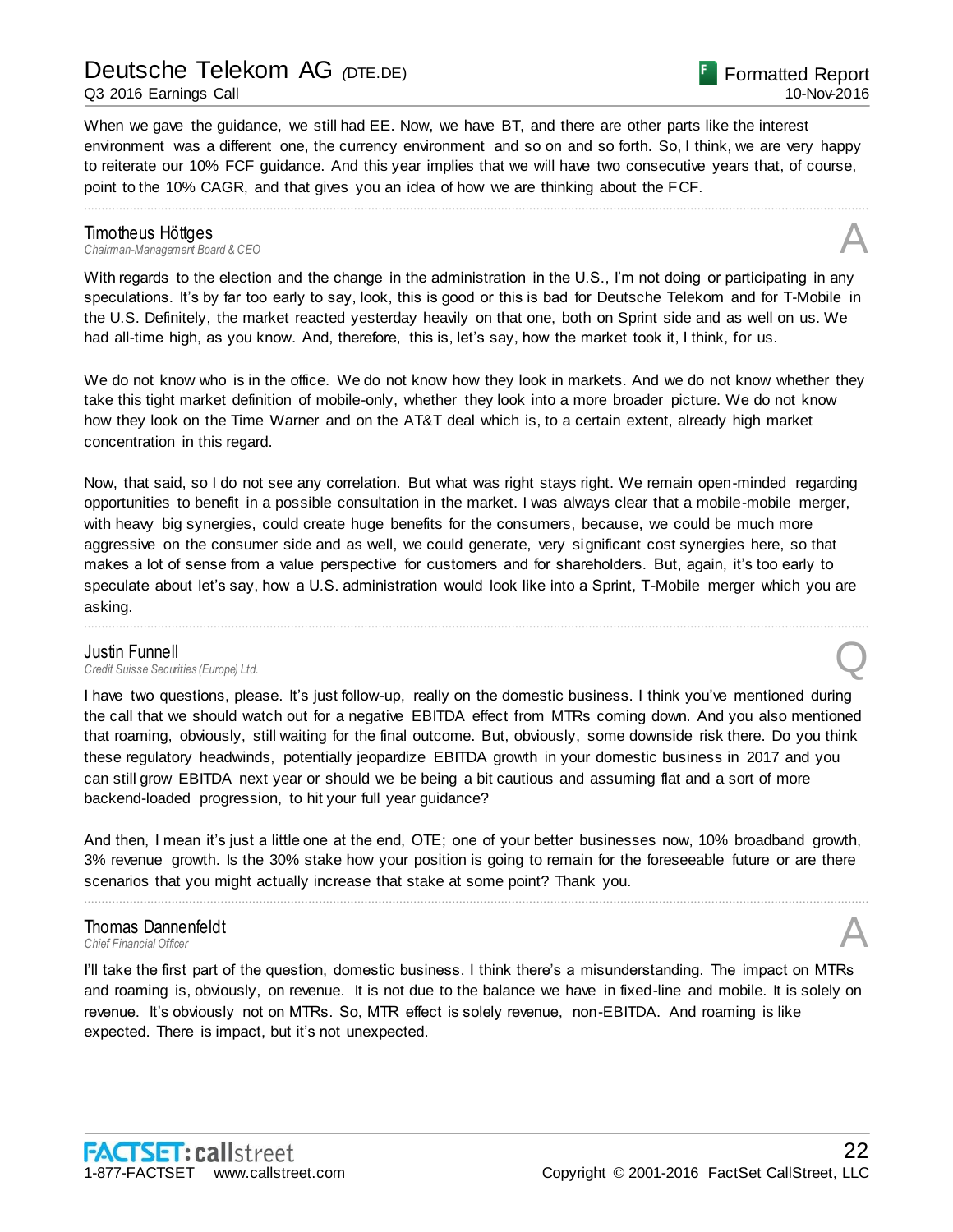### Q3 2016 Earnings Call

And so, the quite simple message, I guess, for 2016 for German EBITDA was, like we said, will be st able EBITDA. For 2018, I reiterated already the guidance now. You're asking for 2017, that's the missing part for the next two-and-a-half years. And, I guess, we will be in line here with the expectation what we said as well.

................................................................................................................................................................................................................................

# Hannes C. Wittig<br>Head-Investor Relations *Head-Investor Relations* A

To clarify, there are three regulatory, before we go to OTE, just sort of three dimensions of the regulation of varying significance. So, roaming, we have guided and because we have a fairly clear indication where this is going. We haven't got a clear indication, of course, yet about the wholesale roaming discussions and how that might impact things because there are no conclusions related to this. But the roaming drag, we said €70mm to €80mm this year. We said that there is an EBITDA impact related to some components of that. But generally, it's definitely a manageable EBITDA impact.

On the mobile termination rates, no EBITDA impact for us given our fixed-line exposure, and how big the impact will be will depend on what the regulator decides. But our exposure is around 3% of our mobile service revenues and that surely will not impact our EBITDA guidance for next year.

And then, we did mention one area that will also be impacted by the change of the regulator towards long-term incremental costs which is fixed-line interconnection could also be a cut that would have a small EBITDA impact on us. But it's, again, my favorite phrase is lots of moving parts. So, it's a case of lots of moving parts. And it's not magnitude-wise, it's not meaningfully impacting the outlook for 2017. OTE, Tim, Thomas?

................................................................................................................................................................................................................................

**Timotheus Höttges**<br>Chairman-Management Board & CEO *Chairman-Management Board & CEO* A

First, our stake is 40% not 30%. And there's a remaining stake of 6% to 10% from the Greek government which might be available. And it's planned that the Greek government transfers its shares to the Hellenic Republic Asset Deployment Fund. So, there is, let's say, clear intention to privatize this leaving piece.

DT has the right of first refusal in its shareholder agreement. And the revised shareholder agreement secures this right and removes the need to agree future changes to the shareholder agreement with the Greek Parliament. In case the Greek state decides to sell the OTE shares, Deutsche Telekom is open-minded and look at these kinds of opportunities. And this will be on a case-by-case basis. As you know, this always depends on the track record and the bid-ask spread which we might facing.

................................................................................................................................................................................................................................

That said, whatever we negotiate with these guys, this is not triggering a public tender or a bid for the public minority. So, whatever we do with the Greek government is not affecting minority shareholders.

# Sam McHugh *Exane BNP Paribas* Q

Just on the Dutch business again, how do you think about it? Do you think about it as more of a defensive tool, that's fixed broadband to protect the mobile customer base, or could we see a more aggressive strategy? For example, is there anything stopping you from going unlimited mobile and putting that together with fiber broadband? Which would be a pretty compelling offer to consumers?

And then just secondly on the US, what do you think is a fair market share for T-Mobile if it were a standalone business in kind of a three to five-year view? Thanks very much.

................................................................................................................................................................................................................................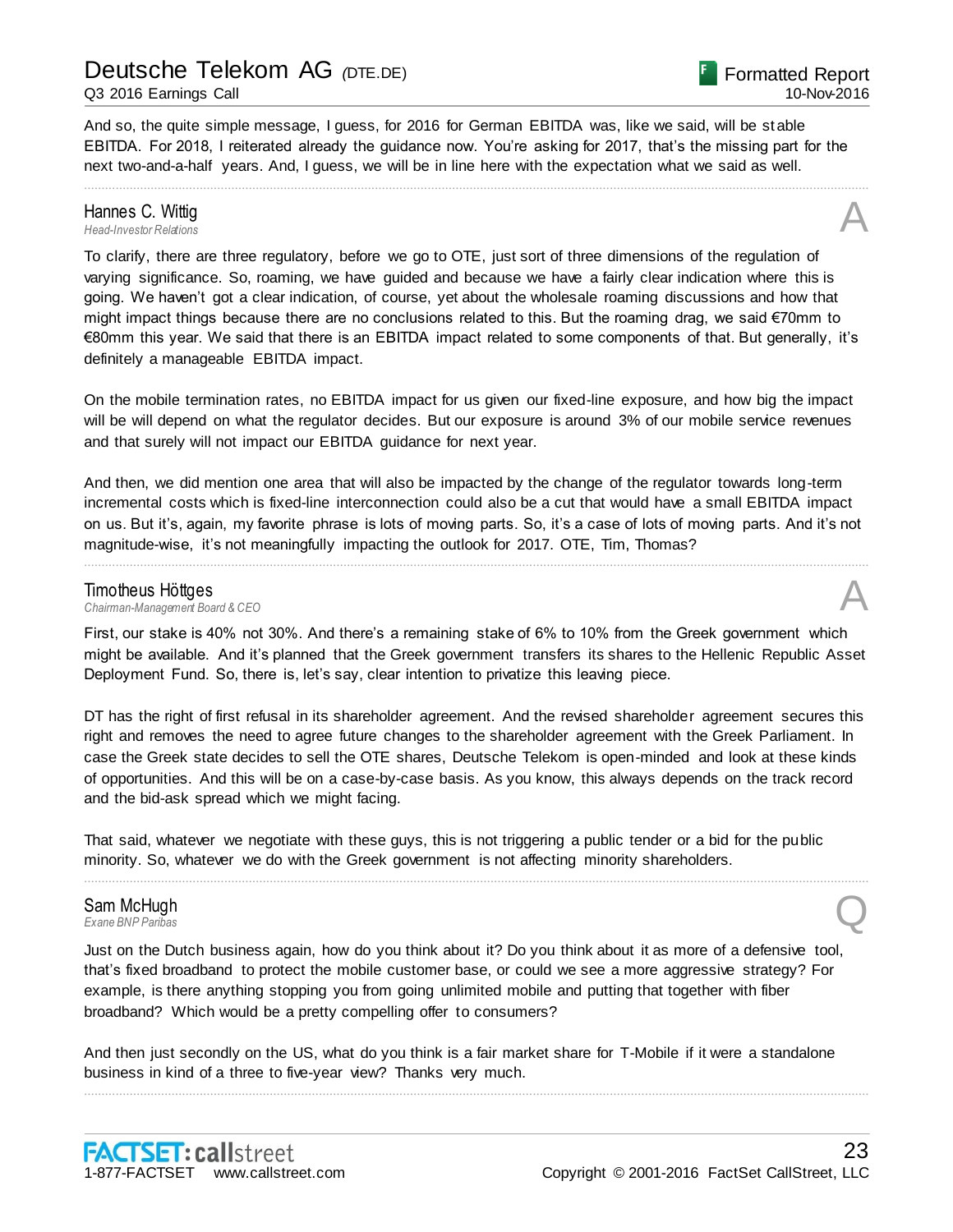**Timotheus Höttges**<br>Chairman-Management Board & CEO *Chairman-Management Board & CEO* A

Look, with regard to the Netherlands, we have taken the Dutch business out of the, let's say, the European governance and put it under Thorsten Langheim's governance for corporate development. We have a private equity approach towards this asset and we have said, look, guys, we are more interested in the value creation of this asset and rather than – and being very focused on a very stringent development on networks and the likes. So, this management is incentivized. This management will invest their own money into the business. But if they are able to create an upside on the Dutch environment, they are participating. So, this team is quite free in the way how they approach the market and the environment.

We are facing a very, very tough competition from fixed-mobile convergence. Anyhow, this market is not an easy one. We have an outstanding infrastructure and network build. Just rated the best network in the Netherlands. And there's a little bit of situation similar to the US.

Now, the management should find the right mechanisms and the right answers. I think it is going to be more aggressive than what you have seen so far because we do not see that KPN or Vodafone are really, let's say, to give their turf without, let's say, a price. But what we are doing then and how we are creating the value in the Dutch management is something which you will see in due course when we announcing our propositions there. We want to regain momentum. We want to come back to growth in this environment. And I think we have the right weapons on hand.

With regard to the US, what is a fair share for T-Mobile US if it was a standalone business in a few years? We currently cover a third of the US, and our current gross add share in the year is – of the coverage where we are is around 30%. We have the A Block which is covering 100% of this environment. And the gross add share is going to be in the same magnitude of this. I'm not sure whether I 100% understand your question here. Are you asking for the market share of T-Mobile US in the respective areas where we are operating or what is, let's say, the 100% question.

................................................................................................................................................................................................................................

................................................................................................................................................................................................................................

Hannes C. Wittig *Head-Investor Relations* A

Maybe we can have your question again, Sam.

# Sam McHugh *Exane BNP Paribas* Q

Just wondering on a kind of a medium-term view, how you said in most places, you are 25% to 30% market share. Do you think you can get to that kind of level on a national basis on a five- to six-year view, maybe longer? ................................................................................................................................................................................................................................

# Hannes C. Wittig *Head-Investor Relations* A

First, we should not really provide this outlook here because it's, A, it's a very, very long-term way of thinking. I think the basic mechanics that you described, obviously, our management of T-Mobile US has talked about. They have said we currently cover round about 75% of the market. We will, of course, with the A Block spectrum that we have further expand this in the first step. So, with the A Block spectrum we already have, they are talking about 30mm to 40mm more folks that will be covered.

And that coverage, given the way the US market works, should allow us to take a fair share. And you have said yourself just now what our fair share is. So, ideally, we get close to that fair share in those new areas. But to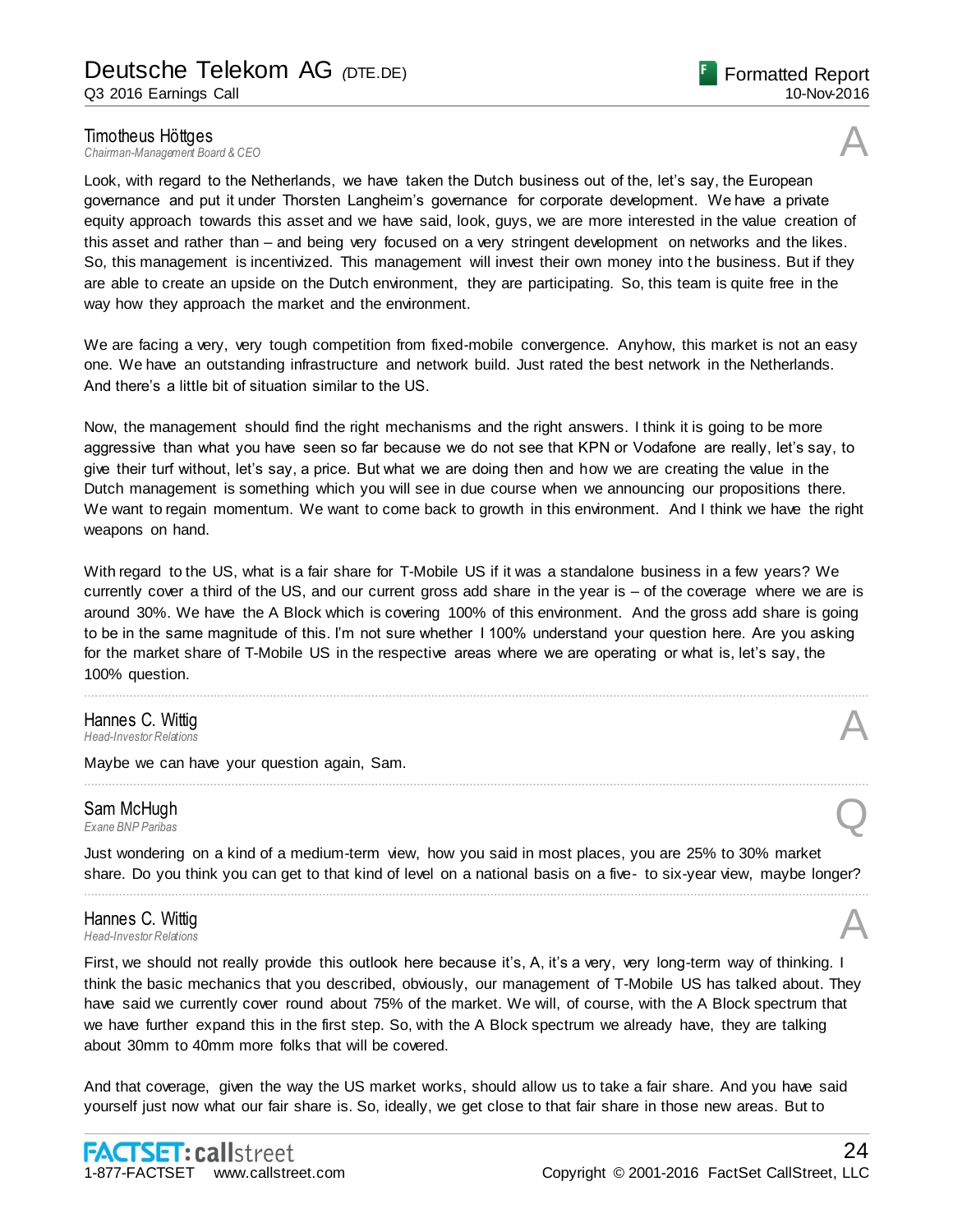Q3 2016 Earnings Call

Formatted Report 10-Nov-2016

extrapolate and to say, we will then get the fair share everywhere where we operate, is also quite – I mean, it would be great, but it's very difficult to assess from today's perspective because in the areas where we operate, our fair share therefore also needs to stay the same when it's a very high fair share. So, it would be great, obviously, to add instead of 8mm customers a year on the phone, extrapolation basis, maybe 10mm or more. But, I think, we'll see to that when we get there.

................................................................................................................................................................................................................................

**Guy Peddy**<br>Macquarie Capital (Europe) Ltd. *Macquarie Capital (Europe) Ltd.* Q

To keep harping on about this CapEx question. But I just wanted to clarify what you meant by your CapEx envelope that you're talking earlier. Was that at the group level, or was it at the domestic level of €5B for all the domestic business? Thank you.

................................................................................................................................................................................................................................

### Timotheus Höttges

*Chairman-Management Board & CEO* A

First of all, on the capital market this last year, we said we will have a continuously growing CapEx envelope. The key driver for that growth will be US, and the CAGR was given was 1% to 2% on a 2014 to 2018 basis. Key driver of that deal was the US but also Germany being part of that growth but to a lower extent. And so that was, first of all, the message on 2015. Now, the subsidy is kicking in. As Hannes elaborated, subsidized – a rollout. And on the other hand, there is a kind of delay due to that approval process on vectoring. And that's why that number you mentioned is right for the German footprint, yeah.

................................................................................................................................................................................................................................

# **Ottavio Adorisio**<br>Société Générale SA (Broker) **Ottavio Adorisio**<br>Société Générale SA (Broker)

A couple of question. It's been a lot of questions in this call, and I can see this one, the Dutch business. And, the Dutch like the Polish business in the consumer side. You basically suffer from no avenue in ownership of fixed line infrastructure. But you have another business that has that particular issue, Austria. But over the last few quarters, you actually deliver critical result on top line and EBITDA. Now, granted that the markets are different, I was just wondering if there is anything from the Austrian experience that could be leveraged upon for Netherlands and Poland?

And the second one, it's on the balance sheet. You've been very consistent with your ratios, net debt-to-EBITDA around 2.3 times, been relatively stable. It's very likely the next time you report numbers will be after the end of the fall auction in the US. Your comfort zone, it's 2 times to 2.5 times. It looks like, potentially, it can go above that. Therefore, my question is, how stringent is that comfort zone?

And, second, are you ready to start talking to credit agencies to see even if that comfort zone is their comfort zone as well? Thanks. ................................................................................................................................................................................................................................

# Thomas Dannenfeldt **Thomas Dannenfeldt**<br>
Chief Financial Officer<br> **A**

The answer on the balance sheet and comfort zone is quite simple. We are stringent in terms of a midterm perspective. We're not on a quarterly-by-quarter basis. So, last year, you've seen we've, I guess, it was one or two quarters we exceeded the 2.5 times. There was one quarter, I guess, we had 2.6 times after we acquired some spectrum here in the U.S.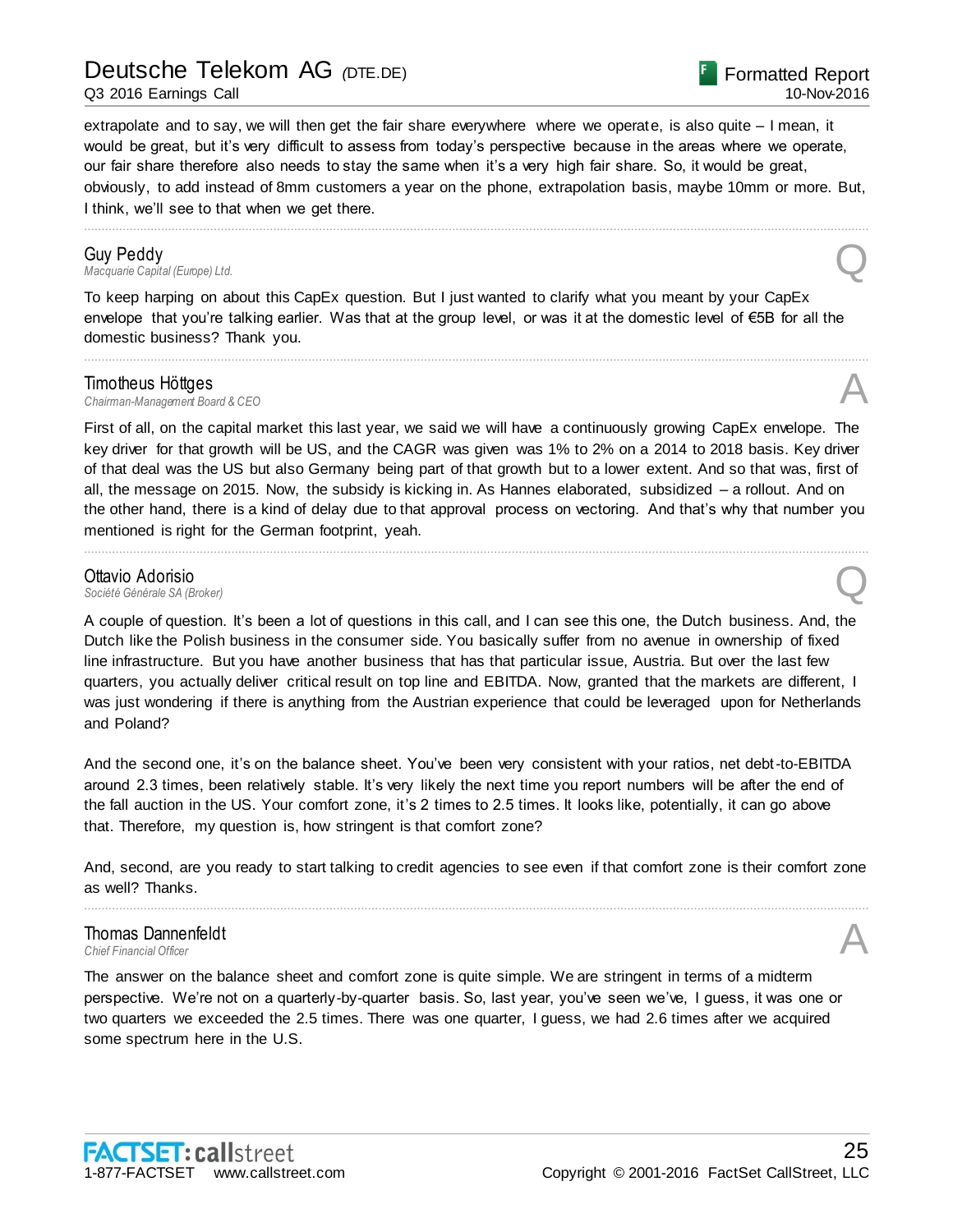The same might be the case in 2017. But, I guess, on a year-to-year basis on not looking at quarters but more on a yearly basis, it is a very stringent understanding we have in here. So, quite clear, not on quarterly, but on a yearly basis, it's stringent.

................................................................................................................................................................................................................................

# **Timotheus Höttges**<br>Chairman-Management Board & CEO *Chairman-Management Board & CEO* A

Your idea with regard to what can we learn from Austria and in the Netherlands and the Polish environment, a good approach. And what we do is definitely that we have the best cases, learnings which we transfer from one country to the other. So, that was what we do anyhow.

And we have learned already a lot from the US market which we have implemented in some of the Eastern European environments or in Austria already. So, this is a continuous best-in-class approach which we are driving.

Now, why is Austria doing better? Because every market is different, being it Netherlands, being it Poland, being Austria. In every market, the competitive landscape is totally different. In some markets, you have a fixed mobile converged player who is aggressively driving that, subsidizing the mobile business. In some markets, you do not have a fixed mobile offers yet in the marketplace. And in another markets, the competitiveness is very much around the mobile play. So, it is – every market is very, very different and you have to find the answers tailored to this environment.

The second one is execution. In Austria, we have a great execution. The team is doing an outstanding job. They were very, very disciplined and smart in the way how they approach the market environment. And so, it's good execution as well. While, I have to admit that the execution in the Netherlands and in Poland, and that is something where we made mistakes, weren't the best. We lost a little bit of our differentiation in both of these markets despite the fact that we have invested into infrastructure. And especially the positioning in Poland, we were not reacting appropriately to play in this market early enough.

Now, with the mobilizer strategy in the Polish market, I think we make the right attempt. You see that with the positive net adds, which we have seen in this quarter. But there is still a way to go. Srini, our new board member for Europe is very much on this Polish activities. While in the Netherlands, the new teams are working on its proposition. Maybe Netherlands, nothing during the course of this year. Beginning of next year, you could expect, lets' say, the positioning, the mobilizer strategy in the Polish market is already up and running. And we are hoping to see continuous improvement now quarter-by-quarter.

................................................................................................................................................................................................................................

### Paul Marsch

Joh. Berenberg, Gossler & Co. KG (United Kingdom)

It's two questions, really. Just back to the roaming question. I wondered if you felt that there was the potential for the development of a, kind of like a balance of payments problem in roaming between Northern and Southern European operators. Do you feel that the mechanisms for addressing the abusive fair usage maybe don't to allow for you to control the potential for a kind of balance of payments problem developing?

And then, the second question was back to the UK. Just I'm interested in your understanding of the framework that the EC operates under with respect to national telcos. If the dispute between BT and Ofcom goes to the EC, do you see any scope under the EC framework for the EC to support the enforced separation of an incumbent operator into the network in the retail business? Thanks.

................................................................................................................................................................................................................................